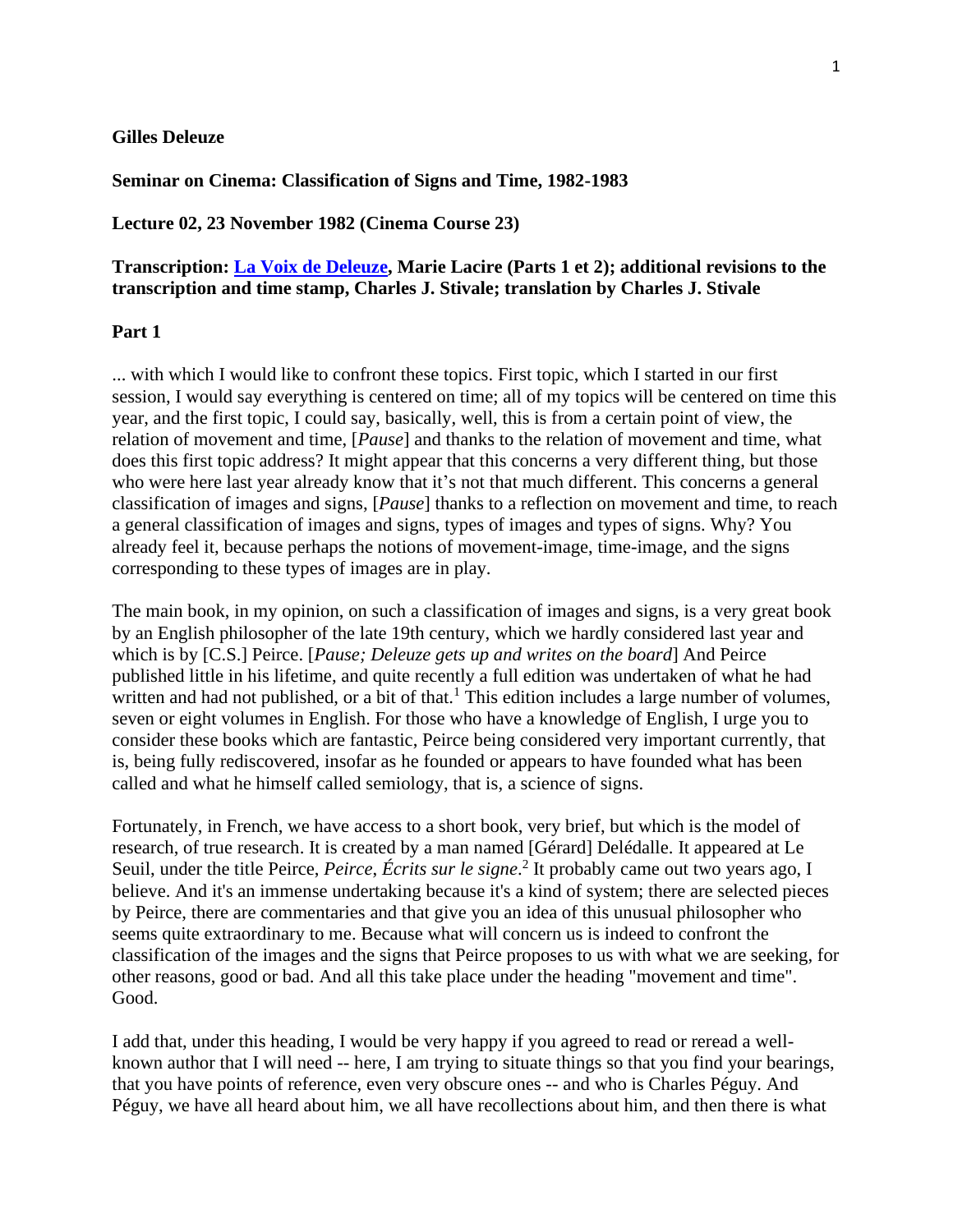we know is an obscure problem of Péguy's conversion, of Péguy's faith, of Péguy's relationship with Joan of Arc, etc., etc. But, we also know, we know because it's a problem that still lingers and that I have never fully tackled, but to which I often refer, which is: what happens when, either in literature or in philosophy -- because for me it does not seem that there are fundamental differences in the conditions of these two types of work -- or even in painting or whatever, what happens when we can specify the emergence of something new?

Getting back to my concern about Bergson, is that a really important question when Bergson tells us: the object of philosophy has changed? Because we can call ancient philosophy a thought that never ceased to ask: "What is the eternal?". While our problem for us, modern philosophers or current philosophers, Bergson says, is no longer: "What is the eternal? "; it's, "What is something that is new? How is it possible to produce something new?"

Supposing that this question posed by Bergson and taken up by many philosophers in his time - the very important English philosopher [Alfred North] Whitehead at the same period, will pose the question that he calls creativity, and creativity for him is the production of anything new whatsoever -- if this is a way of defining modern thought, having substituted the question of production of something new for the question of eternity, well, we can welcome a type of innovation when a new way of speaking, a new way of writing truly appear, a new way of painting. These innovations are rare; they are immediately, are very rapidly copied, they are, etc., but nothing erases the character of the emergence of such an innovation, and moreover, this innovation is lost in those who copy it, but it will never be lost in itself; it will forever have been eternally new and so it will remain.

But what are these innovations that can be greeted at great moments in art, at great moments in philosophy? What is it that makes us say, for example: "We have never heard of this, never", "We have never seen this"? At that point, clever people can always arrive -- there are always clever people who arrive -- and the clever ones say "ahh", and the clever ones will create a lineage, will make a comeback, and will say, "Ah it was already there, you see", etc., and they will say, "there is nothing new under the sun". They will connect with a certain ancient way of thinking. But, in a certain way, we know very well that production of innovation occurs, and that it's even from this that we both live and die, because if there is the production of innovation, the false is also produced, false innovation, and that it's perhaps very difficult to disentangle innovation from false innovation. Criteria are required, but after all, these criteria are perhaps very simple, and in any case, there are times when we cannot go wrong when we say: "Oh my God, that is new", and to our amazement, this is always what we do not expect, by definition.

Sartre had a very good reaction when he said of certain books, "Well, they were expected, so this is nothing new". This is precisely something that we did not expect, and yet which relates to us, which relates to our era. And it is this new that already exists; it is not what will repeat this innovation that is interesting; it is that this innovation insofar as being new is the repetition already of all that succeeds it. It's hard to think of an innovation that is like the repetition of everything that will succeed it. It's in this sense that Péguy, in a very beautiful page, says, you know, you know that, you remember that the painter Manet painted many, many water lilies, in other words, nenuphars. Péguy said, we believe that it is Monet's tenth water lily that repeats the first... which repeats it, perfecting it if need be.<sup>3</sup> Well, that's not true, he said. He said, this is the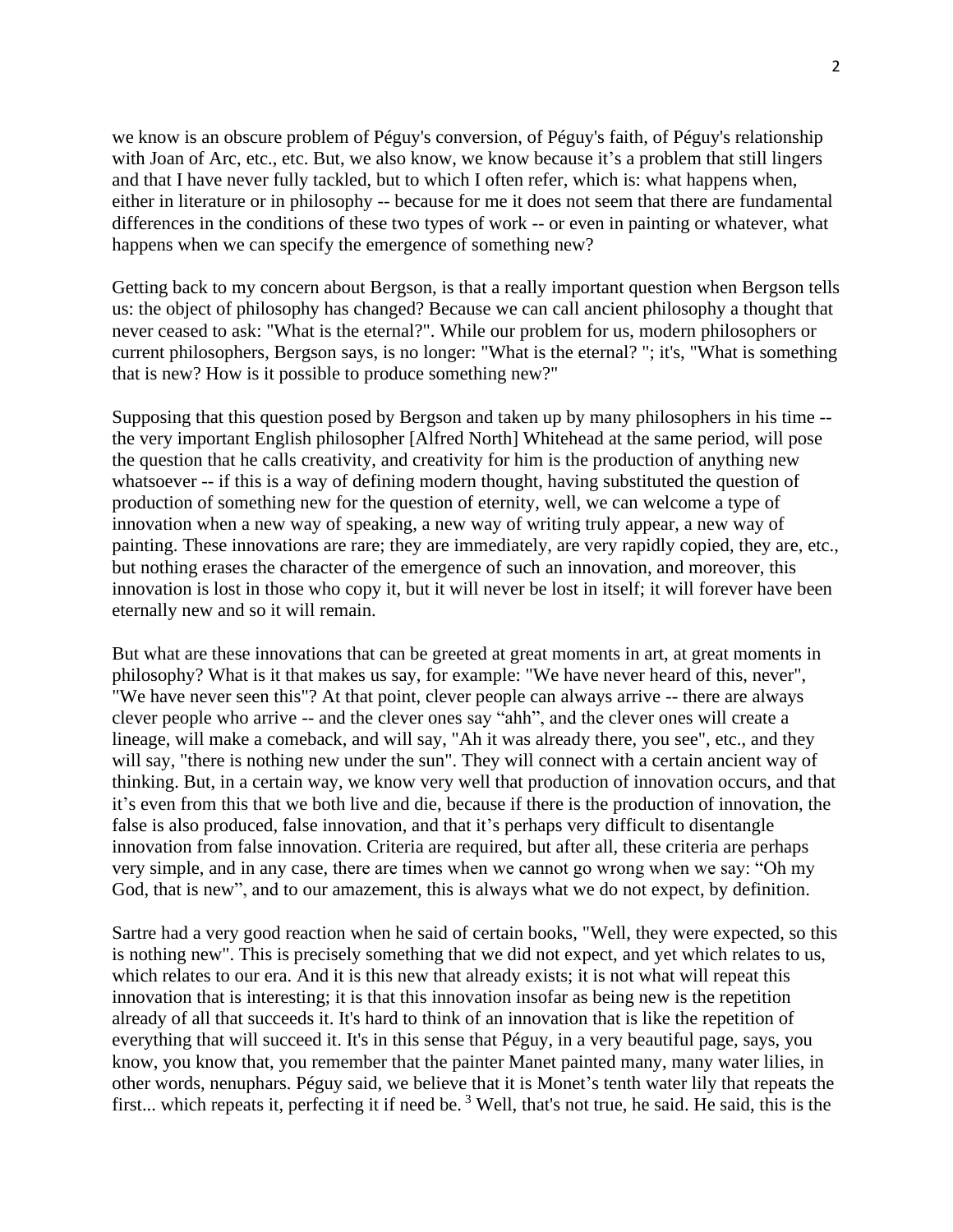first water lily, this is Monet's first water lily -- sorry, what am I ... -- this is Manet's first water lily which repeats all the others. Likewise, he said, it is not the celebration of the storming of the Bastille that repeats the storming of the Bastille; it is the storming of the Bastille that repeats all future celebrations.

In other words, producing something new is repetition, but repeating what? Repetition turned towards the future, the repetition of what is "not yet". Strange, this idea by Péguy. Why am I saying this? Because with Péguy, what interests me is not his relationship with God, with faith, with a conversion, although after all, there must be a relationship -- but I assure you that it is not because, in my old age or due to illness, I'm tending toward some conversion, it is not that; [*Laughter*] we'll have to clarify why this is really a conversion or an act of faith -- but when Péguy suddenly appears -- you simply have to reread if you open a book by Péguy -- it's a tone; you can say it's a style, it's a way of speaking and writing that you have never heard, never seen. Moreover, in Péguy's case, you will never read it again.

In other words, what interests me about Péguy is not his religious conversion. It is madness, a kind of grandiose madness in his language. And this language, is it by chance that it is a language of repetition, or as he says – which raises a problem – it's variation? You must not ask people why they repeat themselves; but you have to ask people why they vary. And there he initiates a style of repetition, which is perhaps one of the most important changes in style in the French language. And there he writes in a way that no one has ever written. So, people talk, for example, of the mutation brought about in language, in literature afterwards by Céline. And that's very true, I believe, very strongly, about the change that Céline brought about. It turns out that, alas, in Céline's case, that was, there was a mutation, a particularly imitable innovation. Which takes nothing away from Céline's radical innovation and greatness, and which, on the contrary, emphasizes it, but resulting in those people who believes it possible to write like Céline are cursed in advance and are fundamentally dishonest.<sup>4</sup>

Why? Because the true relationship of an innovation with something is the relationship of an innovation with another innovation. There is no relation of an innovation to the reproduction of innovation. All those who reproduce an innovation, who believe themselves able to surpass the master because, through reproducing, in fact the technique easily becomes more perfect, these people have not understood well. How is the question of the "modern" possible? How is something new possible? That is, this means, how does something new necessarily call for something else equally new? And how is there a chain of innovations that is created through the kind of weave of ordinary things?

And in this regard, and precisely for problems of movement-time, I would really like for some of you to return to a very unusual book by Péguy, which is called *Clio*, *Clio*, and which is a meditation on history and time. And Péguy, rightly or wrongly, saw himself as a disciple of Bergson, the strangest disciple. Bergson was terrified, right, to see that he had produced such a disciple who spoke in such a bizarre way. Well, all that is what we have to look at in our research on Bergsonian time and on this aggregate concerning the problem of images and signs.<sup>5</sup>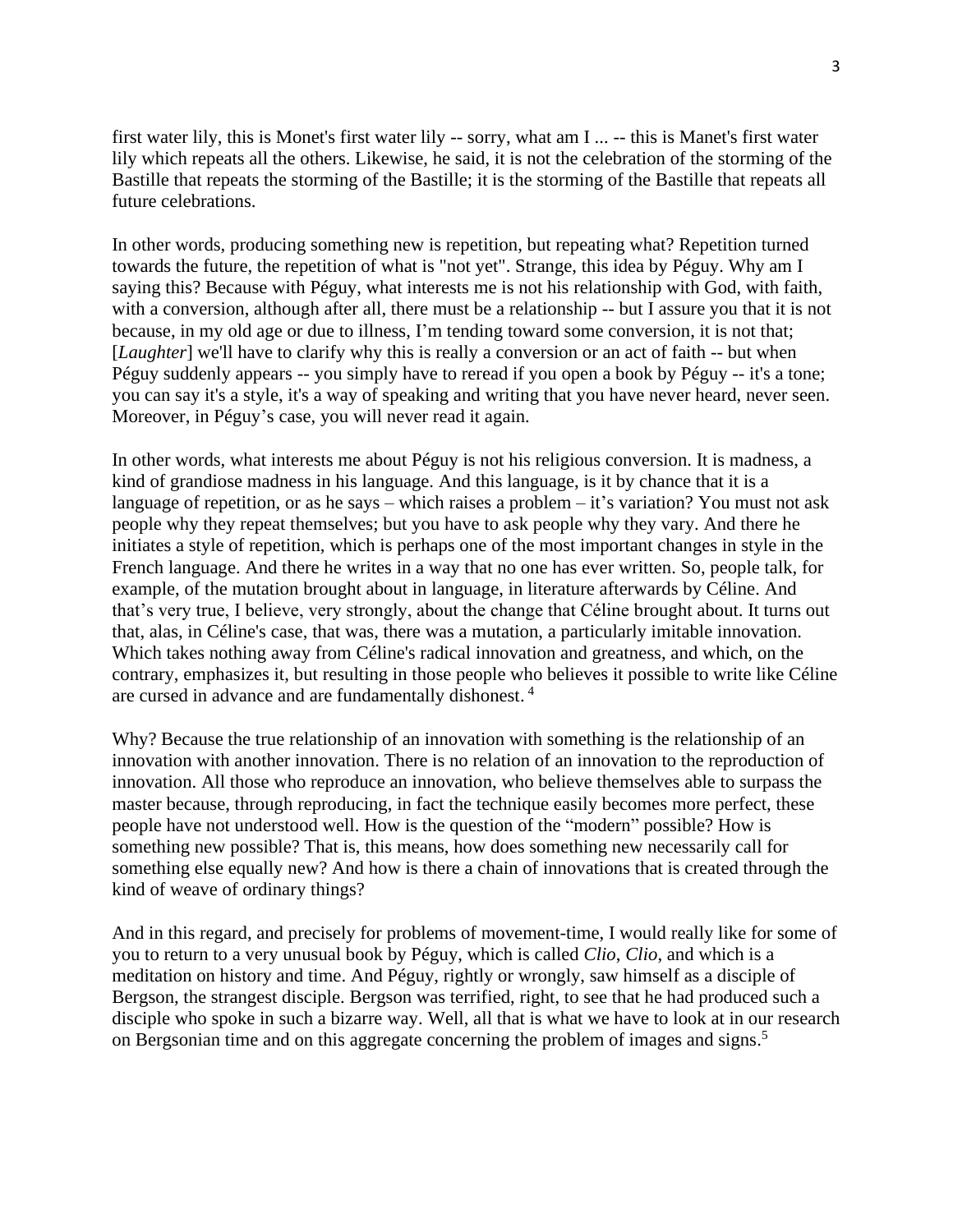Second topic or second objective that I would like to achieve this year. Well, last year, regarding cinema, we were led -- and also the year before, so I'm in fact reorganizing; and also the year before -- we had been led to try to construct two concepts. These concepts weren't new from me, these concepts were known; they're the aesthetic concepts of "expressionism" and "lyrical abstraction". Lyrical abstraction was a term I borrowed from [Wassily] Kandinsky, but I tried to give it a whole new meaning. So, expressionism was fairly well known; lyrical abstraction was more of a problem.

And this year as well, so I would like to return -- and I've considered, I've told myself since the summer holidays, all that -- that I believe in this topic, and that, obviously at the time, I moved past it much too quickly, that is, I've had time to think more, and at all costs, I must go back over it. Because I believe there is something in it that should be situated. And this time, the corresponding topic is the theme of light and its relationship with shadow. Sense already that this second topic, light and its relationship with shadow, is not entirely foreign to my first topic: movement and its relationship with time, that undoubtedly there will be links in such a way that my two topics will intertwine. But I am trying to clarify this second topic: light and its relationship with shadow.<sup>6</sup>

And I am saying, the basic text to which I want us to return here, just as I cited Peirce as the main text for the first direction -- not at all that I want those taking this course to re-read or read all of this, but you might choose to take one that will become your main focus; you have to choose what suits you in what we are doing  $-I$  am saying, the main text is the one that I discussed, it seems to me, two years ago, but not enough, not fully : *The Theory of Colors* by Goethe. <sup>7</sup> And that would be our main text, this extraordinary *Theory of Colors*, which was recently translated into French for the first time – it took a while, you see -- in a little-known publishing house called "Triad", and which fortunately -- I think so -- is not out of print yet, is still a basic book for anyone interested in a whole range of problems, not just painting.

And so why is it that, as a function of this problem of light and shadow, I want return to these two concepts of "expressionism" and "lyrical abstraction", which we had encountered, both for painting two years ago and for the cinema last year?<sup>8</sup> And here, I really want to go much more, to go much farther than I wanted to go last year, and I'm trying to tell you why right away. It's because if I try to define expressionism, both in literature and in cinema and in painting, I am trying to give it a few large characteristics, whatever might be the diversity of expressionism's representatives. For me, the consistency of a concept has never been compromised by the diversity of representatives. I mean, the concept of Romanticism strikes me as perfectly grounded, not just fully, but insofar as there is an immense diversity of writers who will be called "Romantics" and who are not so alike. Likewise, there is an immense diversity of authors who will be called "expressionists"; in the cinema, it's obvious that [Fritz] Lang and [F.W.] Murnau are not alike. And yet, the concept of expressionism seems to me to be well founded. On what? On a certain number of propositions which obviously -- since they are not philosophers, they are something else, and there is nothing to complain about -- it is not the question of situating these basic propositions.

On the other hand, the philosopher's question is to make a concept of this. I would say that if we tried to form a concept of expressionism, I would try to define it by three propositions, it's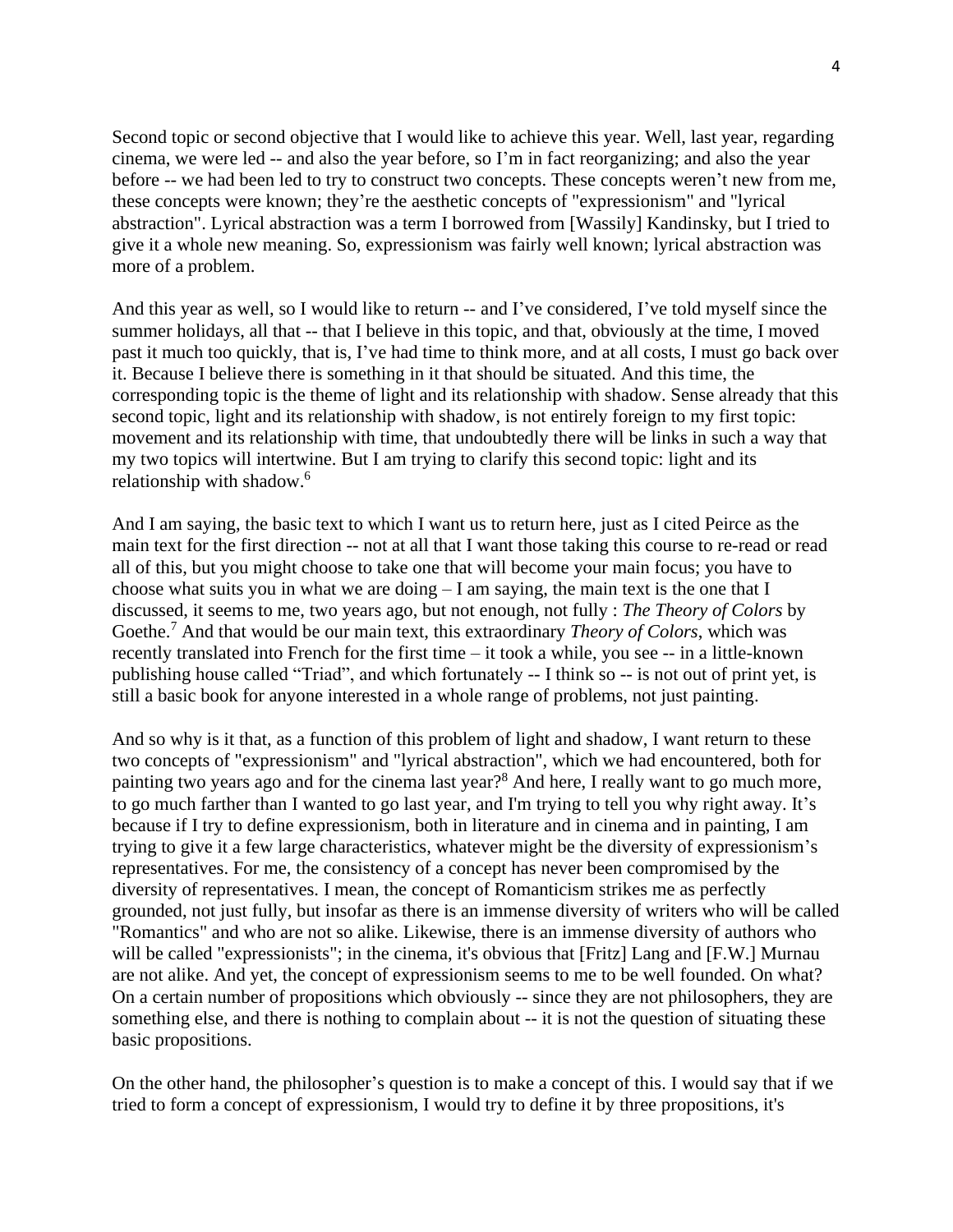simple, three initial propositions, and it is from there that we would have to go farther. The first proposition is that light is fundamentally related to darkness [*ténèbres*], [*Pause*] and the luminous principle relates to darkness as the principle of opacity. [*Pause*] The second proposition: shadow [*Pause*] is, in a different way, the expression of the varying relationships between the luminous principle and the opaque, and darkness. [*Pause*] The third proposition: the spirit can be understood only in its relation of struggle or conflict with darkness. [*Pause*] It is the luminous principle caught in his struggle with darkness, but in such complex conditions that there is also a "spirit of darkness" [*esprit des ténèbres*].

Whether you think of the cinema, or of literature, or of painting, I believe that for those known as expressionists, you will find in them the trace of these propositions which are not speculative propositions but are practical propositions. This is how they live. And, for example, if you think of Murnau's "Faust" [1926], if you think of what the expressionists borrow from Goethe, this is what they borrow from Goethe: the idea of the luminous principle in its struggle with darkness, a struggle which commits the destiny of the spirit, the spirit being the living combat of light and darkness. Fine, here one must not -- this is not open to discussion, but is so elementary -- the only complaint you could make to me is all of this is too elementary. Okay, but this is precisely our starting point.

And at that point, I am saying there is one very, very interesting thing for me: that, if I want to construct a concept of "lyrical abstraction", I take the term, I borrow it, fine, but I'm trying to give it another sense than the one Kandinsky gave to it. So, if I try to make this concept of lyrical abstraction our own -- regardless of what Kandinsky meant -- I tell myself that there is a whole other adventure of light than the expressionist adventure, and you indeed sense that, here too, I am not attempting to say one is better than the other. No, I'm trying to discover what might be different here, and around the same time, and that you'll recognize the authors. I am saying, if I then tried to look for propositions of lyrical abstraction comparable to my three propositions of expressionism earlier, I would say, the lyrical abstraction authors, you will recognize them by this. And suddenly, it is indeed the role of philosophy and of concepts in philosophy to appeal to what is most personal to you, that is, where you recognize yourself. What innovations are you? From what do you descend?

So furthermore, when one is a descendent of an innovation, maybe you are also ready to engender other innovations. "Lyrical abstraction" and "expressionism" do not cover the entire field, neither cinematographic, nor pictorial, nor literary, nor philosophical. But I am saying, if I try to define lyrical abstraction by such simple propositions, I would say the first proposition, that's what they are like, and here again, there is nothing to discuss. What interests them is not the relationship of light to darkness. That's not what interests them. Why? Once again, it's a mystery to me, the relation of the concept insofar as being a philosophical concept, with what one might call a preference, a taste -- I can't find the word; I'll have to find it during the year, I'll need, I need a word for that subjective determination that makes me stick to a concept -- so I could call it faith. Fine, very good. The condition obviously that it would no longer be a religious faith, it would be a properly philosophical faith.

What makes me, what is it that makes me tell myself: ah, this concept, I understand it? It suits me. I am concerned with it. Okay, that's strange. And there are people who tell themselves, well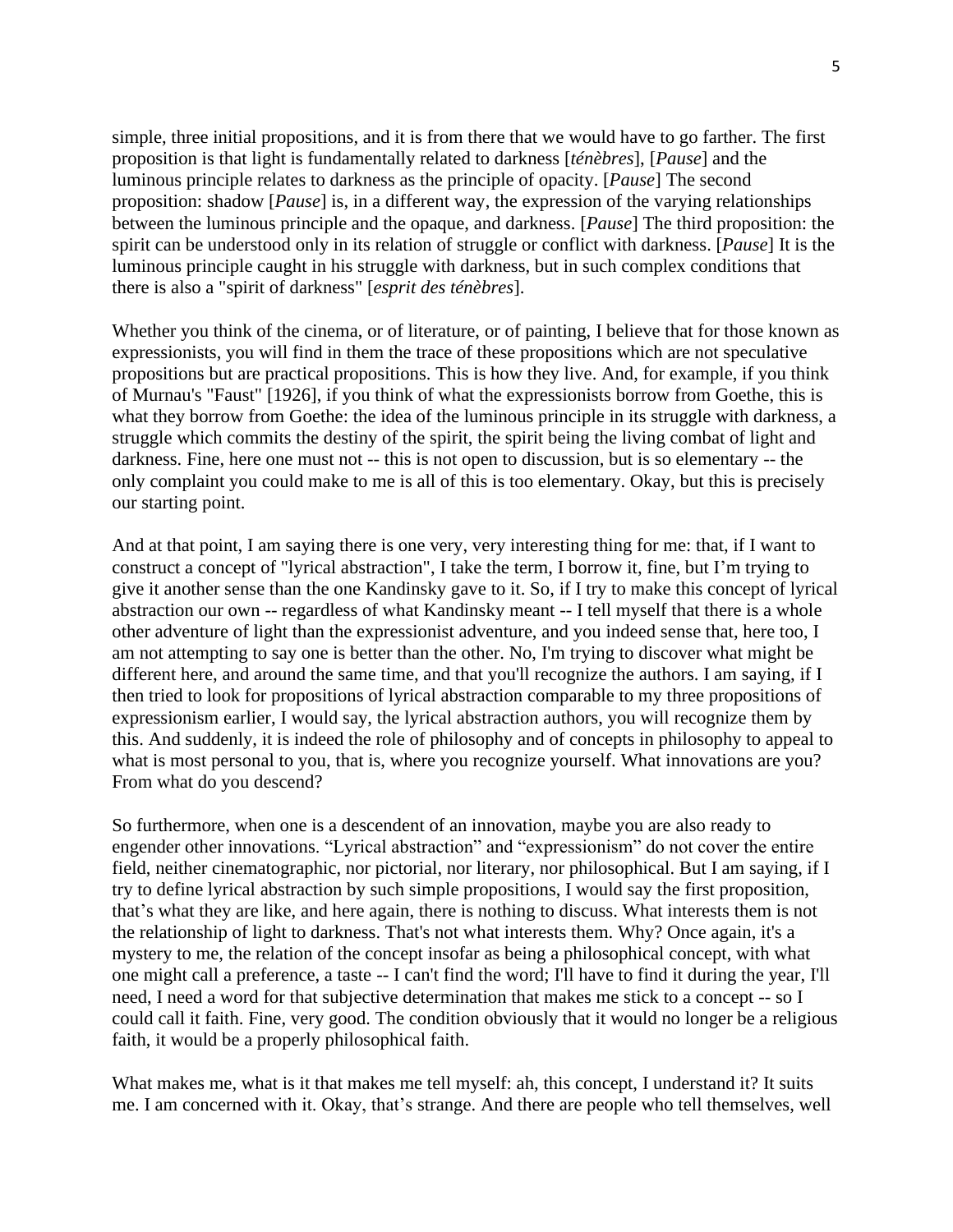no, the problem of light is not so much its relationship with the darkness. You understand, at this level, you must not exaggerate, right? Objecting becomes something so stupid. What would your objection be? These are people who are creating something, you're not going to tell them, "Hey watch out, why, why are you saying that?" That's the way they want it. Want [*envie*], that's it! A want. I could say, it is the relationship of the philosophical concept with a desire, with a want, or an impression. They have an impression. "Well, no, I have the impression," says the representative of lyrical abstraction, "that the real problem with light is not a problem with darkness." And in this, they say, this is how you recognize them ... [*Interruption of the recording*] [27:37]

… with darkness; it already was the case, a fantastic and self-sufficient creative act. It was so self-sufficient that he couldn't pose another problem except as a consequence.<sup>9</sup> Of course, he would encounter the problem of whiteness, but he would only be able to encounter it afterwards. He ended up, he could only end up where the adherents of lyrical abstraction were going to start, returning the favor. But because some ended up there and others started there, everything was changed, absolutely everything. It was not the same problem. A problem that you come up with as a consequence and a problem that you pose to yourself in principle, it is not the same problem, not at all from the point of view of creation.

So, here I am saying, the proponents of lyrical abstraction arrive and tell us: you know, for us, the real problem with light -- they don't say they're correct, they say, it's our business -- our business is not the struggle of light with darkness; it is the adventure of light with whiteness. This is strange. And here they are aligning themselves with the relationship between light and white space. Fine. So, this is the first proposition that is opposed to the first proposition of expressionism.

The second proposition. Does that mean there won't be any shadow? Maybe, maybe for some there will be no shadow. For some, one must go so far as to say: shadow does not exist. Shadow is pure appearance; there is no shadow. There are only relations of light with whiteness. More nuanced people might say, of course, there is shadow, and shadow is very important, but shadow is never just a consequence. See the difference with the expressionist proposition. Whereas the expressionists told us, shadow is the expression of the relationship between the two principles, a principle of darkness, a luminous principle, they say, shadow is a consequence which follows from its premises. What premises? The premises of shadow is light and white, and shadow will only result. It's a consequence; it does not express the struggle of light and darkness. It is the consequence resulting from the luminous and whiteness. So, the two premises of shadow are the luminous and whiteness. If you give yourself the luminous and whiteness, shadow results. What an odd idea compared to ... You see, it's already a whole different world from expressionism, a status of shadow entirely different.

And third, third ... [*Pause*] The expressionists told us: henceforth, the act of the spirit is the combat of the spirit with darkness, a combat so intimate that there can be and there is a spirit of darkness: Mephisto. [*Pause*] And here it is that lyrical abstraction can be recognized by something else entirely. These are people who tell us, "You have no combat to engage in", "your spirit is not in combat". And they strongly reject the notion of combat; that's not what interests them. If they say anything about it, they'll say -- but here it gets complicated -- they'll say,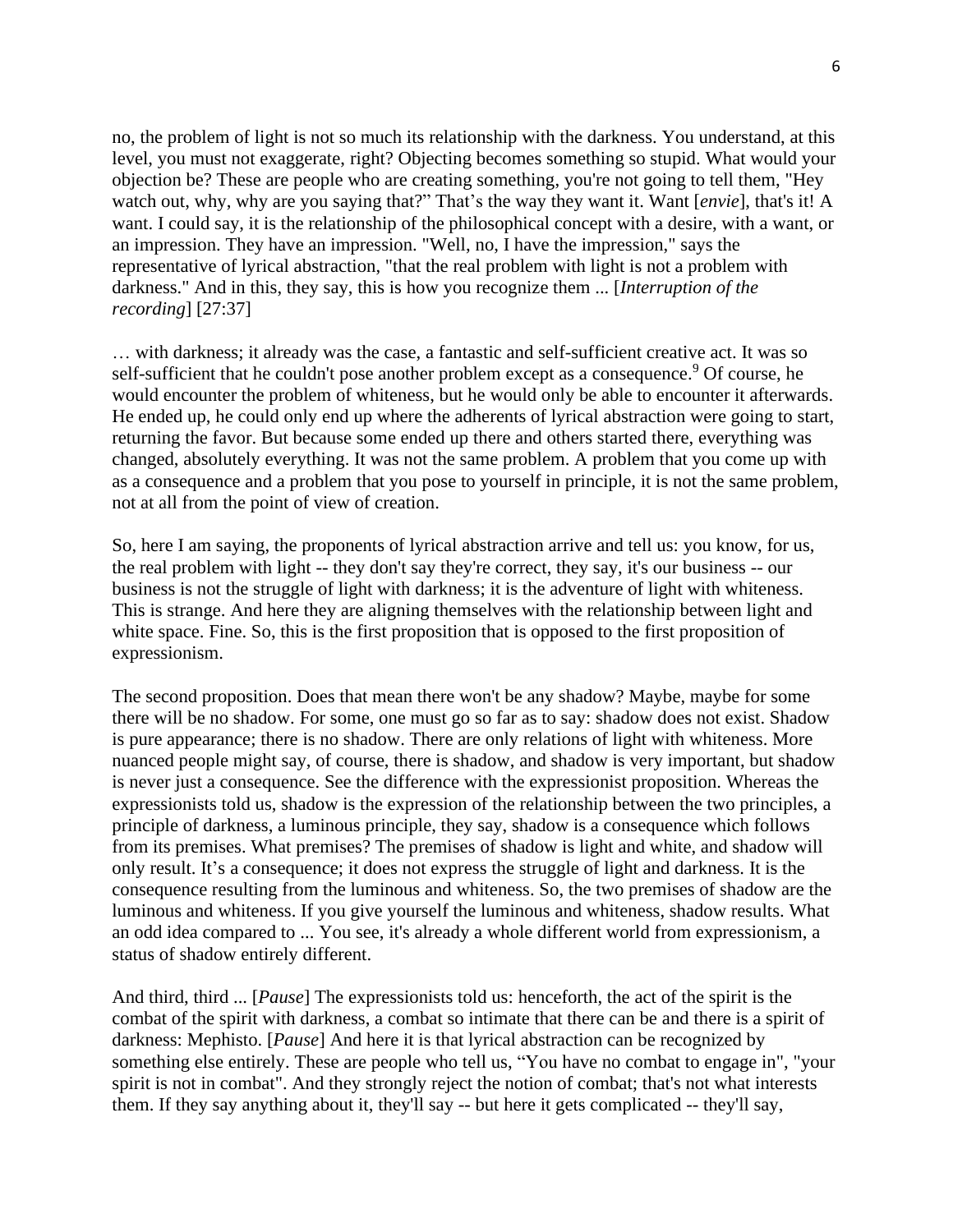[*Pause*] they'll say, "the spirit, your spirit is in a fundamental relationship, whether it likes it or not, whether it knows it or not, with an alternative and with a fundamental choice". It doesn't have to fight at all; this is not combat with darkness, this is not a duel with shadows. Any expressionist theme, be it a duel with shadows, combat with darkness, all that, you find that in all the literature, in all painting, in all the expressionist cinema, for them, no, no, that's not it. You have a choice.

You'd better close it [*the window*], there's a draft... That's what is bothering me.... Ah, it's really like painting, it's perfect! [*Laughter; Deleuze speaks to a student*] but you are grasping certain things or…?

A woman student: It's lost in space… [*Laughter*]

Deleuze: So, you cannot close it; the others, if there were but one…

Yes, the spirit is dealing with a choice, an alternative, between what? [*Pause; several student voices are heard talking to each other*] Well, it's going to make a choice, an alternative between white and black. You will tell me: but black, where does it come from? Let's not go too fast. In any case, there will not be any combat. A choice to be made, a bet, an alternative, an "either, or". It is no longer the expressionist "against" of the duel and conflict; it is the "either, or", "either, or"; either or, what? It's something. But there we have the third proposition of lyrical abstraction. 10

And there again, I appeal to you in trying to make you feel what philosophy is. Philosophy is at once the construction of concepts, but which reaches toward you like a kind of a handle, like a kind of doorknob: it's up to you to grasp it or not. If you accept the idea that concepts are creatures, entities, creations, they reach out to you, in what sense? In this sense, they are asking you, -- generally, they don't care, really, they don't care -- "Do I suit you?" If this isn't the right one for you, another will suit you. If necessary, it will be up to you to construct it. And it's in this sense that I've always told you, concepts are signed; they are creations. It happens that a number of authors have done this, and notice that they have a particular consistency because at first glance, they do not link together, as in mathematics, the three propositions of lyrical abstraction: light, a first proposition, light being in a fundamental relationship with whiteness; second proposition: shadow is never more than a consequence resulting from premises; third proposition: spirit is not in a state of combat, but in a state of alternative, of choice.

This is odd, and then these three propositions come together, form a consistent concept. If you tell yourself: "my God, my God", an act of faith, "that's just what I thought", or if you tell yourself: "Why yes, that suits me, that's how I see things", very good, it is up to you to go farther in this direction. But you can tell yourself, if it is convenient for you, if it helps you: "Ah well yes". Then you can show what you can do: are the people you like in art, for example, really those of lyrical abstraction, these men of white, of the alternative, of the shadow as a consequence?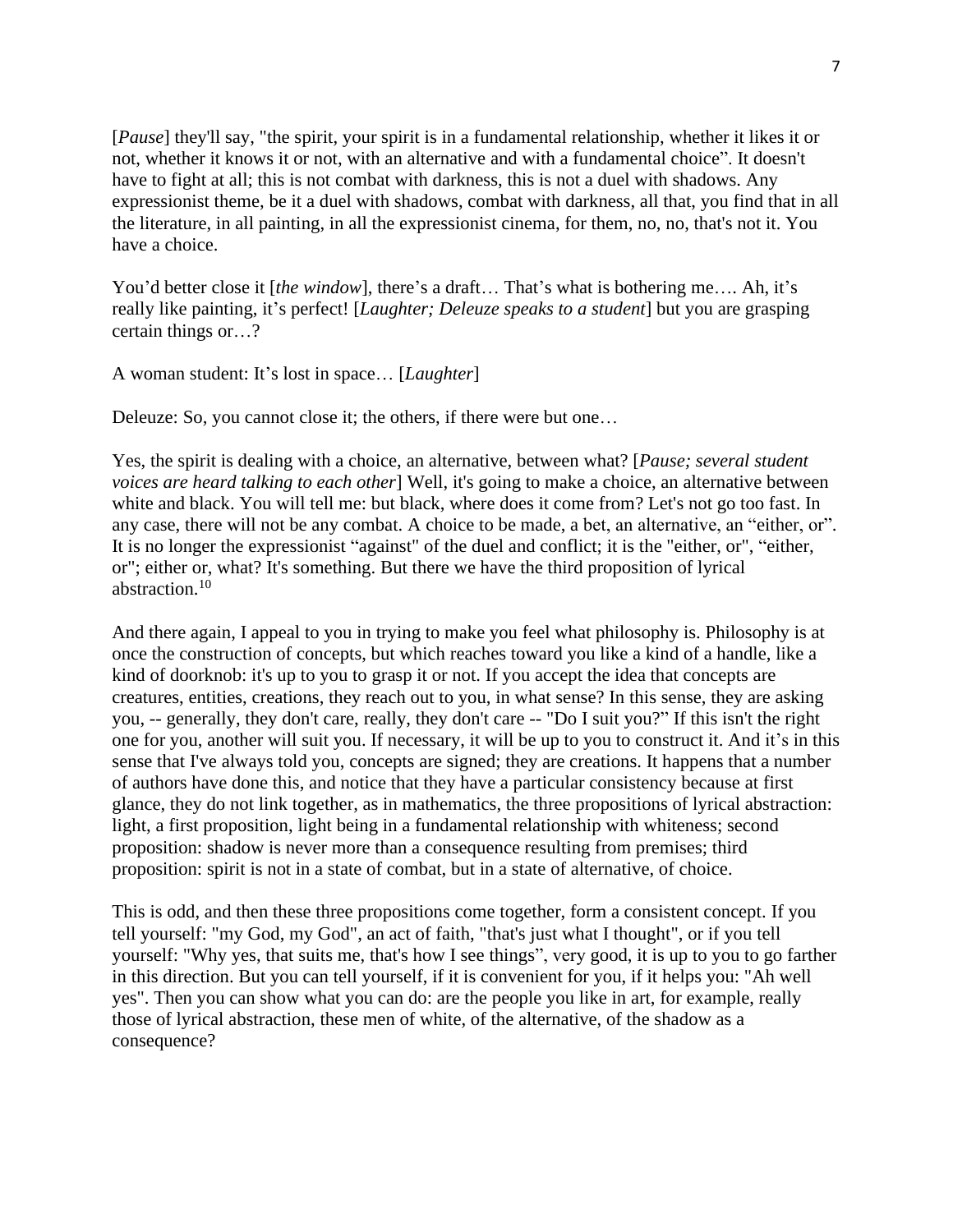So, I choose an example -- it seems very scary to me -- I choose an example that I had just barely begun about cinema because they rebroadcasted, they rebroadcasted ... they rebroadcasted "The Blue Angel" [1930] by [Josef von] Sternberg on TV. And it's very curious because we tell ourselves, well, people are not reasonable, really, they don't talk honestly about things. Sternberg, it's obvious that Sternberg in film is one of the very big exponents of what I call lyrical abstraction. Why? Because for him, there is only one problem: it is -- there is only a primary problem -- it is the problem of the relation of light to whiteness. That's what interests him. And his whole system of veiling, etc., is the relationship between light and whiteness.<sup>11</sup>

And why is this a problem? Goethe is on both sides. You will find -- this is why I referred to *The Theory of Colors* -- you will find in *The Theory of Colors* a whole part which is: the relationship between light and darkness. And then you will find a whole another part: the light-whiteness relationship. Goethe arranges all this in his own way. He is Goethe. But it should come as no surprise that next, the next two opposing currents, expressionism and lyrical abstraction, can also claim to be from Goethe. It just won't be the same Goethe. It won't be the same Goethe. 12

I am saying, what Sternberg would be interested in  $-i$  t's not at all that Sternberg ignores shadows; on the contrary, he makes magnificent shadows -- but for him, shadow always has the status of consequence. What interests him is the light-whiteness relationship. Why? And how is he Goethean? Because the true opacity for him is not darkness. There is no darkness. For him, there is no darkness. For an abstract lyricist, there is no darkness. Darkness is only when the light stops. It's not a principle. When light ceases, there is darkness, fine, that's of no interest. True opacity, not that which opposes light, but that the light somehow poses, is whiteness. Goethe's splendid expression: "White [is] the fortuitously opaque flash of pure transparency." White is the first opacity. White is the fortuitously opaque flash -- that is really a beautiful expression -- it is the expression of lyrical abstraction. White is the fortuitously opaque flash of pure transparency, that is, the pure luminous. It is the opacity that light poses. Then shadow will result as its consequence, fine. 13

You will notice, if you like Sternberg, for example, in the cinema, you will notice that for him even smoke fumes are white opacities whose shadows are only consequences. It is the opposite of expressionist smoke. Expressionist smoke is the rise of darkness in relation to light. For Sternberg, that's absolutely not it. This is very, very curious. So, when we talk about Sternberg's expressionism, that strikes me as such a misunderstanding, all that. These are white spaces. So, every time you quote to me about spaces covered in shadows in a particular author, I will tell you, obviously, obviously, you must not have me babbling nonsense; I know it, I know that there are spaces covered in shadows. What interests me is the status of shadows in such spaces. In my opinion, shadows always result from the relationship of light to whiteness, and not at all shadows that result from the struggle of light with darkness as in expressionism.

As a result, if I were to continue discussing cinema -- which was my focus last year -- I could say, you recognize the other authors of lyrical abstraction, whatever their power from the perspective of shadows, by their predominant taste for the relationship between space and whiteness. And these are, for example, authors who seem very different from Sternberg, but yes, yes, these adherents are very different. It's [Carl] Dreyer. It's [Robert] Bresson. And why is there also a history of faith in Bresson linked to lyrical abstraction? And oddly enough, these authors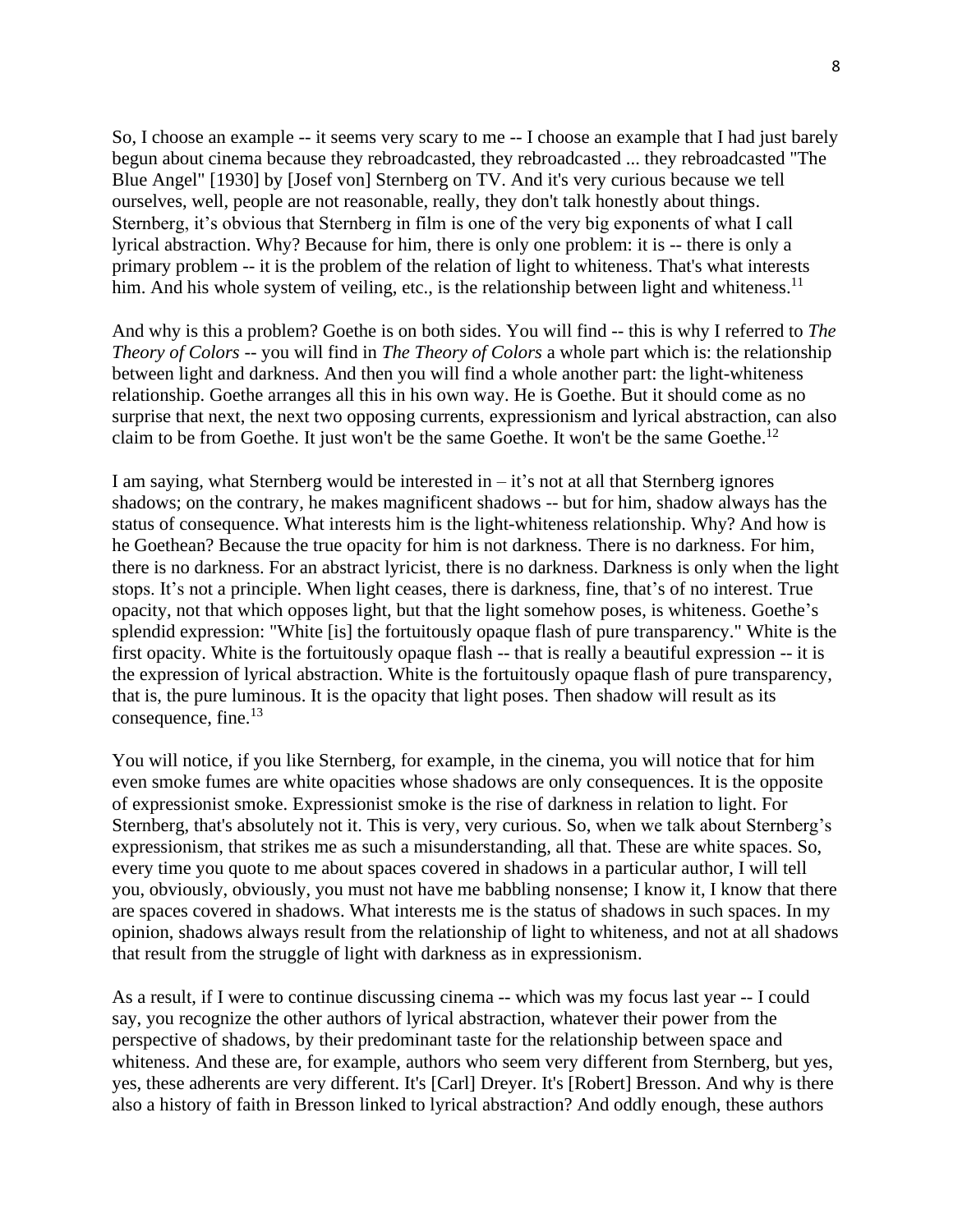are so anti-expressionist that they never present us with struggles and combat. Rather, they perpetually present to us the spirit in a state of alternative or choice. Strange.

As a result, this notion of lyrical abstraction, well, would indeed be a consistent concept compared to expressionism in my common problem of light-shadow. And light-shadow, if I try - - here, I have developed too much -- henceforth if I try to give it a direction in accordance with my first direction which was movement-time, I would say when I take up the question of lightshadow relations, this time it will be centered no longer on movement-time, but -- and this can be explained by itself -- on time-intensity. Time-intensity. [*Pause*]

As a result, in this regard, the problems, the fundamental texts that we will need will be -- and I will be very happy for a certain number of you to get started -- they will be Kant's texts, three texts, two of which are small. No, three small, three small texts, but difficult, of real philosophy, really, of real philosophy, and then of great creation of concepts. In *The Critique of Pure Reason*, about ten pages on intensive quantities, [*Pause*] under the title, a chapter titled "Anticipations of perception". Another short text in *The Critique of Pure Reason*, with the title is, "[Of] the Schematism of Conceptions of Understanding", on schematism, and where Kant… This text interests me, and I will have to comment on it because Kant distinguishes, in an extremely, extraordinarily new way, four points of view on time, and we will see that this is closely linked to the problem of intensity. He distinguishes: the series of time, the content of time, the order of time, and the whole [*ensemble*] of time. And again, if you manage to read this text, immediately the question counts less, the question "do you understand everything in the text?" counts less [than] "does this text speak to you? do you feel like you have some connection to this text?" And finally, the third, the third text by Kant that I would need in this regard, [is] in *The Critique of Judgment*, a fairly short text, also difficult, under the title of "The Theory of the Sublime". [*Pause*]

So, there you have it, my first research direction therefore concerns, roughly, movement-time and operates a classification of signs and images. My second research direction concerns intensity and time and proposes to operate a confrontation expressionism and lyrical abstraction based on the problem of light. Finally, my third research [direction] -- and there, I no longer even have to develop it – this would be time for itself, that is, what does the movement-time problem, and the time-intensity problem, allow us to conclude as to time for itself? [*Pause*]

Hence, having better articulated this whole system of review [*reprise*] that I want to do this year, I am starting, here, this is really a set of modifications. I'll start over or again take up some points from our first meeting. I can assume you forgot certain things, not forgot, etc., but, or after this first session, some of you told me or wrote to me pointing out that, in fact, things that I considered as taken for granted were causing difficulties. And for me, that's good. My goal this year -- that's why I insist, it suits me very particularly -- I am again returning, that's why, I could return to for the tenth time if there is one among you who can tell me that there is still something wrong. Well, this is perfect because it seems to me that it gives us, that this method of "ironing out" (*repassage*), of perpetual modification, might possibly teach us a lot.

And I was saying the last time, here we are, well, we are starting, we are starting from this first chapter of Bergson's *Matter and Memory*. And in that, I will not go back over it again. I'm just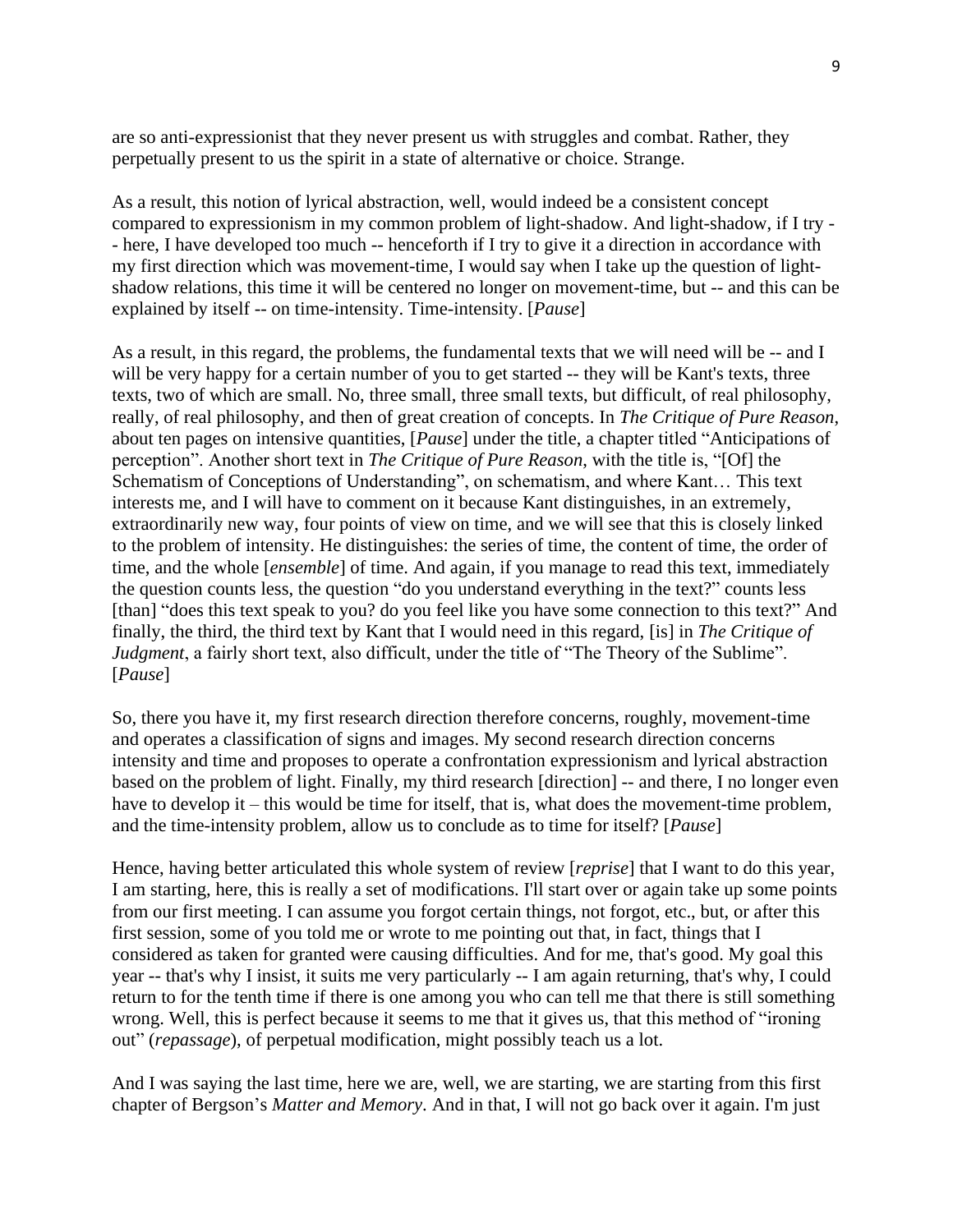saying: [*Deleuze moves towards the blackboard*] with Bergson, we gave ourselves -- we trusted him -- we gave ourselves what I called -- the terms were not Bergsonian, but no matter, I will specify it each time -- a kind of plane. But "plane" is a way of speaking since we did not take into account the dimensions. So why was it called a plane since it wasn't about size? Because at this point, something presented itself -- and we used the plane in the sense of a plane of presentation -- we called it "plane of immanence".

What was this plane of immanence? Well, it was solely an infinite set of images in movement, that is, an infinite set of images that kept acting and reacting to each other, to each upon one another. [*Deleuze marks points on the board*] What are these images? What is that? Well, we could care less ... An infinite set of any images whatsoever which are defined solely by this: they never cease to vary, to act and to react in relation to each other, and -- here these are Bergsonian terms -- "on all their facets and in all their parts". [*Pause*] You will ask me, but what is it? Any image at all! What is an image? Let's wait. For the moment, what we call "image", henceforth, is everything that acts and reacts. Everything that acts and reacts to anything is image. Let's not try to find out why again; let's accept it. We have to let ourselves go. It was the startling beginning of *Matter and Memory* by Bergson. "We will call image everything that acts and reacts on all its facets and in all its parts".<sup>14</sup>

I would say, but what is it? You're going to say, am I one? Am I one of these images? Absolutely yes. Each of you is one of those images, as you keep undergoing actions and executing reactions. Your eye, oh yeah, your eye, that's an image on this plane. It undergoes actions, it has reactions. Your eye, yes. Your brain, well yeah, your brain is an image. As a parenthesis, don't say that these images present themselves to your eye. Your eye is just one image among others. By what right would you dare to think that as all of these images vary from one another and your eye is one image among the others, how can you think that images present themselves to your eye? That's just wrong. Your eye is one of those images on the plane of immanence. Your brain is one of those images. Absolutely everything. Moreover, no one can say at this level, me, what would that mean? There is a system of universal variation, or at your choice, of universal lapping [*clapotement*], universal vibration. You can say as well, these are atoms, or these are waves. They are atoms, or they are waves. What difference would it make? Both are true. [*Pause; Deleuze goes back to his seat*]

Short text by Bergson in this first chapter: "Compose the universe" -- what he calls universe is this plane of immanence -- "Compose the universe with atoms" -- well -- "each of them is subject, [in quantity and quality] variables according to the distance, to the actions exerted by all the other atoms of matter". In this case, you will say, images are atoms. "[Compose the universe on the contrary] With centers of force?" In this case, "the lines of force emitted in every direction by every center bring to bear on each center the influences of the whole material world".<sup>15</sup> So, you can have waves, lines of force, atoms, all of that is images. What matters is only an infinite set of images which vary from one to another on all their facets and in all their parts.

There we are, this infinite set, I call it for convenience, so -- you remember well, that is the essential point, "infinite set of images which vary with respect to each other on all their facets and in all their parts" whatever this might be -- I call it "plane of immanence". You will say to me, "whatever this might be": here this is already becoming so difficult to understand. You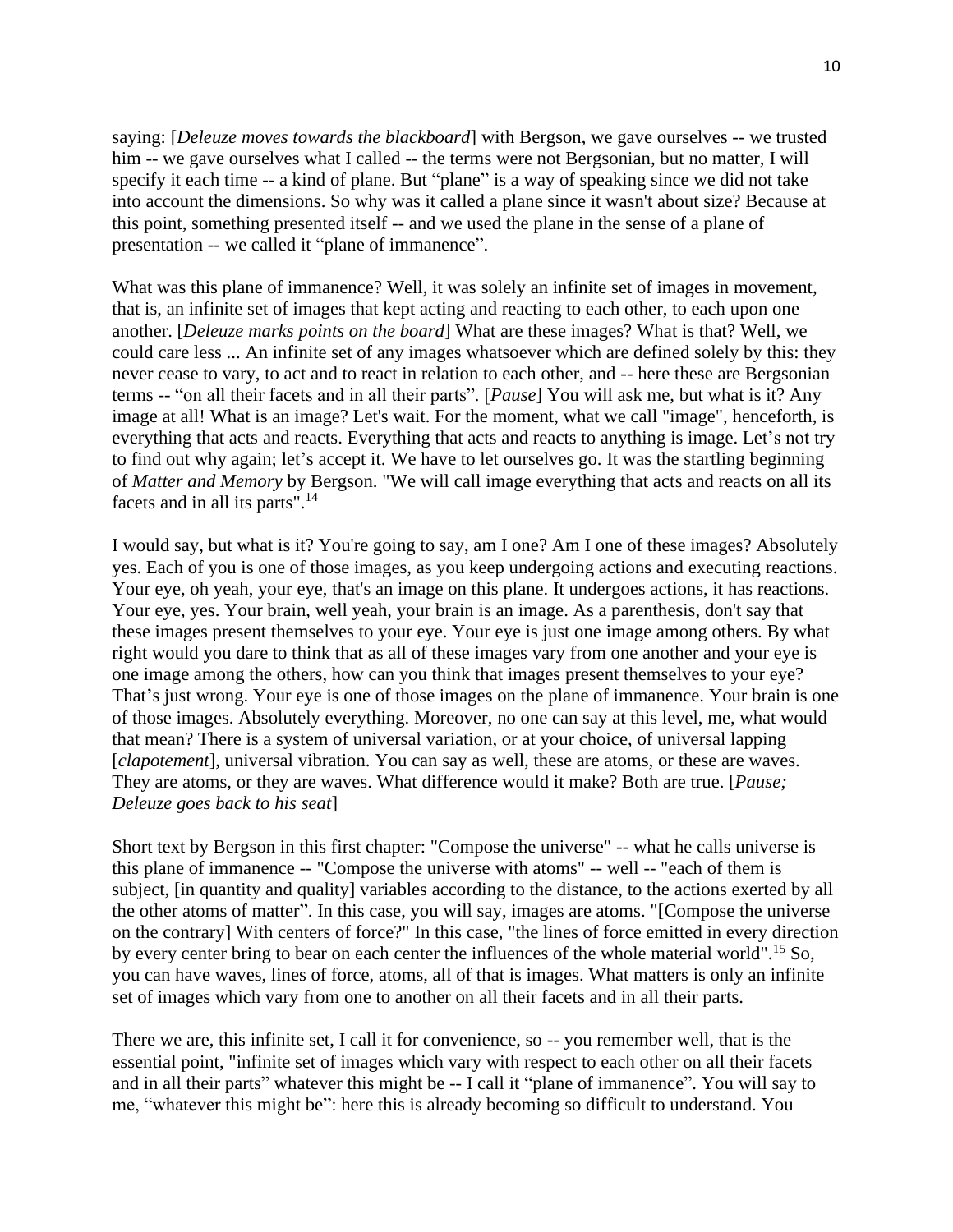understand, this is the construction of a concept; you always have to speak as if "whatever this might be". I told you, while fully opening up this plane of immanence to you, that each of you is there insofar as you receive actions and execute reactions. And your eye is there, your brain is there, and the atoms that keep composing you, recomposing you, they're there. [*Deleuze returns to the blackboard*]

But finally, it's an odd system, this system of the universal variation or the great lapping, or the waving [*ondulation*]. I can call it the system of universal variation, universal lapping, of waving. It changes nothing. It changes nothing. If you grant me that, in any case, it's "this infinite set of images varying with respect to each other on all their facets and in all their parts", you may very well place yourself therein. Through an effort of thought, settle yourself onto this plane. At this point, it goes without saying that you have no right to say, "me"; there is no "me" in there. Why? "Me" implies a privileged center. "Me" implies a privileged image. "Me", what does that imply? "Me" implies, when you say, "me", it means: I am, if only for "me", a privileged image in relation to which the other images are organized. This is what you mean by saying "I perceive".

At the point we've reached, these statements are unintelligible. At the point we've reached, these statements are meaningless. So, when I say, "you are, you, on this plane of immanence," it is you without you, it is the people of your atoms. There it's there, the people of your atoms. Why? Because I am trying to, once I've given myself  $-$  it's a consistent notion  $-$  I've given myself that, you can tell me, "Oh, that doesn't mean anything to me," but if that doesn't mean anything to you, well, that's your business. Again, I wouldn't blame you for that.

This is what I always insist. Objections are truly stupidity [*connerie*]. What do you want to say to Bergson in this splendid first chapter? You have to try to understand it, and then if that doesn't suit you, well, you look elsewhere. But to tell him, you're not going to argue by saying, "oh no, no, it's not, that's not it." Of course, it may not be it. If this idea of a plane of immanence thus defined -- an infinite set of images, etc. -- seems to you meaningless or irrelevant, that's because -- and there is no shame in it -- you cannot relate to that concept. You will do without it as it will do without you. [*Laughter*]. It's not complicated. On the contrary, if you feel that you might relate to it a little bit, then you are a little bit Bergsonian.

A student: Does an image remain an image… [*Inaudible comments*]

Deleuze: That's what I was getting to.

The student: And at the extreme, wouldn't it be idiotic even to conceive of this degree of absolute immobility?

Deleuze: Fine, fine. That's right, many of you told me that. I can't tell yet. I have to go very slowly. But your question is absolutely, is absolutely valid. But for now, we still trust him while still keeping that in mind. But I'm trying to clarify other things on this plane of immanence, if you grant this to me. Understand well that it goes so far, this system of images in perpetual variation, that not only there's no question of there being selves, even that you, you are there, and you have deposited your quality of being a self when you are on this plane. You are a set of atoms or a set of images in this infinite set, that's all. And you have no privilege.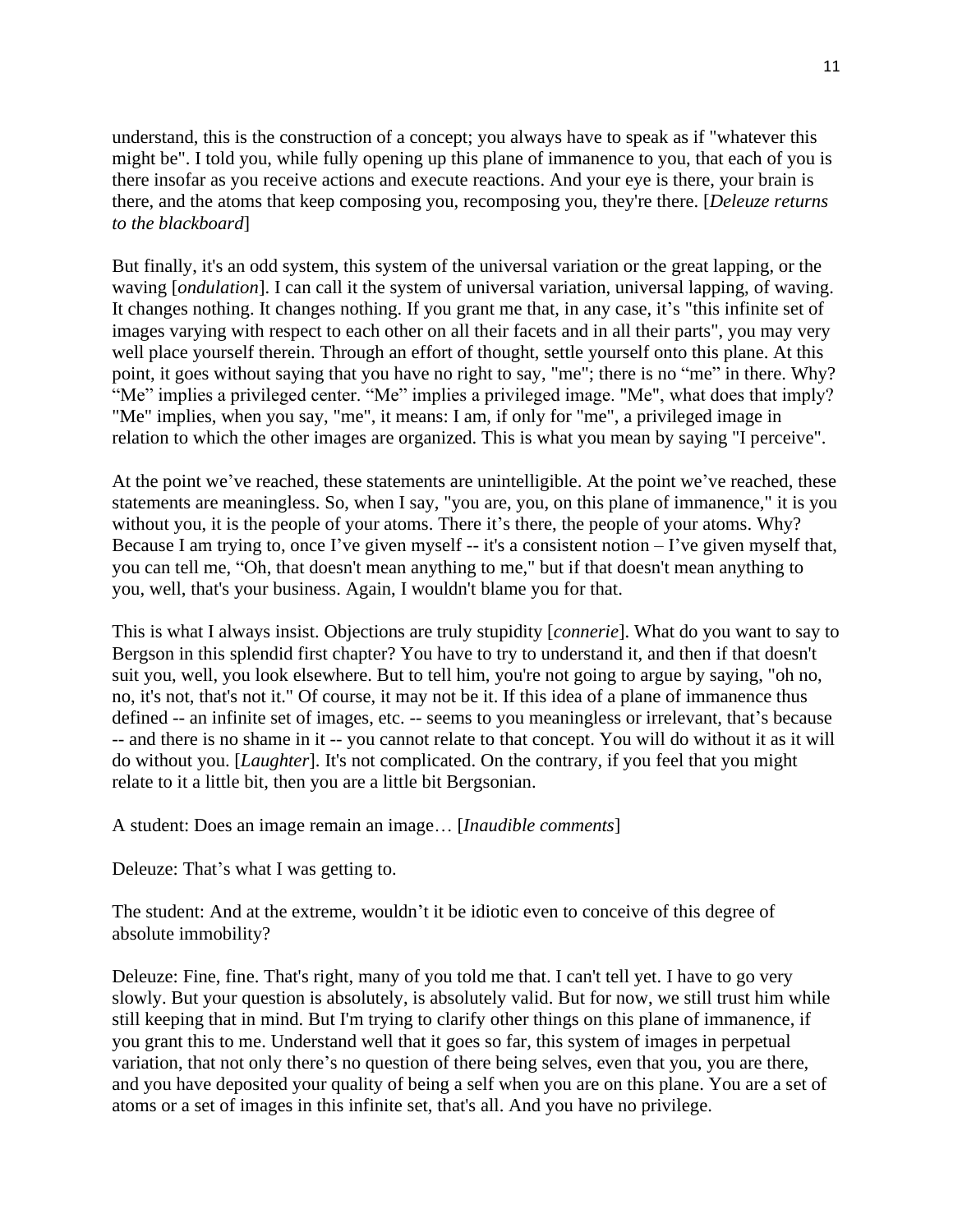Furthermore, I would say, this plane has no dimensions, or it has small "n" dimensions. All I can say is that it does not benefit from any dimensions supplementary to the number of dimensions occurring on it. Above all, it has no axis. It has no axis. That is very important. I mean, it doesn't have a vertical. This is why I insist: whatever the number of dimensions, there is no dimension supplementary to the number of dimensions occurring on that plane. That means, you won't establish a vertical axis there. In my presentation -- in my uniquely special presentation, which is therefore very incorrect, I am forced to speak like that, words, which have a limit -- I would say, it is a pure horizontal plane. It cannot be otherwise. A vertical axis would imply the establishment of a privileged center, at the point where the vertical axis crosses the plane. It has absolutely no axis. It's an absolutely acentric world. It is an absolutely acentric world which excludes any axis. It excludes any axis; this is very important.

I am telling myself, let's take a break, let's have a little rest since we really have time. I would like to provide us with the time, each time, to try to constitute this concept, of the plane of immanence. It does not mean anything to you, that; it does not have an axis, fine, it does not have a vertical axis.<sup>16</sup> Suddenly, fine, what is it? And in fact, having no vertical axis, that has consequences; if it has no vertical axis, it also has neither right nor left. Right and left, that doesn't imply two things, it implies three things. It implies an East, a West and an above. [*Pause*] Well, it doesn't have, it doesn't have, it doesn't have an axis. So, there is no right and left. So, fine. It is obviously omnidirectional, so, fine, very good, and it gets complicated. It has no axis, it has no right and no left.

Yet there are substances in nature. So, it's not even a plane of nature because there are famous substances in nature. There are famous substances -- I speak for those who have studied a little chemistry, so they might recall, otherwise it doesn't matter -- there are chemical substances which are known to rotate the plane of polarization, what is called the plane of polarization, to the right or to the left. These are particularly important substances for the emergence of life. Yes, but chemists basically agree -- to put it very simply, you'll allow me all the simplest popularizations since I am trying to specify a very, very precise point which, for his part, is not popularization -- those substances that rotate the plane of polarization to the right or to the left, that is, that ultimately they are necessarily triadic substances where one must have an East, a West, but also an axis, fine, on these substances, all chemists agree in saying: they could not be produced when the earth was very hot. For us, this will be, this will bring us a lot; when the earth was very hot, there were none.

Well, well, in the era when the earth was very hot, let's go to the extreme, fine, there were none, there were none. Was there a right and a left when the earth was very hot? That is, were there such orientations? That's not certain. The plane of immanence, my plane of immanence, isn't that a plane, there where the earth was very hot? And where it was so hot as what? Because -- I am linking, I am linking at random, like that; we do a kind of linkage to see if we find our way there -- because after all, my plan of immanence, Bergson just told us, just suggested to us, and you are on it, of course -- but it was a way of joking; philosophers laugh all the time, they laugh at things which do not make others laugh, but which make them laugh a lot -- he [Bergson] said,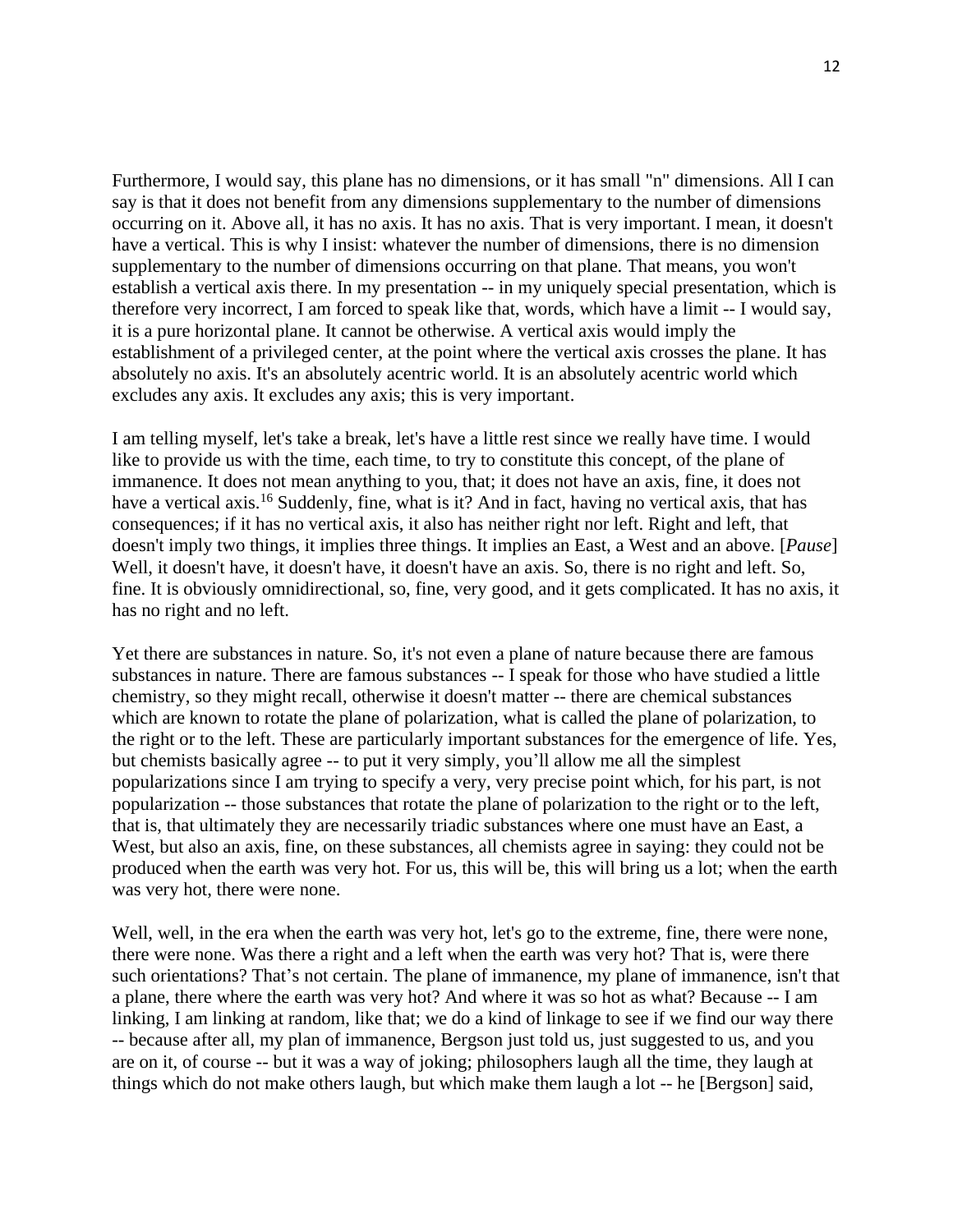obviously, you are there, I put you on my plane. Except that, oh horror, he put you there in a strange form, the collection of our atoms.

Well, the moment you were saying, well, I'm there, nope, not at all, you weren't there, necessarily. This is a prehuman world. It's a prehuman world. That interests me because it's a prehuman and pre-ape world; it's a world, whatever you want. Obviously, this is a world when it was very hot, so hot that, that what? I tell myself, even atoms, isn't that too much? Because, finally, Bergson tells us, these atoms are strictly inseparable from the actions they produce on other atoms and from the reactions they have on other atoms. So, these are funny atoms. They are atoms inseparable from clusters of actions and reactions, that is, they are strictly inseparable atoms, say, from waves. Fine, in other words, on this plane, are there any solid bodies? Maybe not. Maybe there is nothing solid on this plane. And the atom, it's already just like when I was saying, you are there, that's just a way of speaking, there are atoms on this plane. There are no atoms; there are bundles of actions and reactions. And this is what we will call "image", bundles of actions and reactions in all senses and in all directions.

And this is what we are going to call "image" and what we are going to call movement-image since these bundles are strictly identical to the movement that they execute as actions on something else or reactions from something else. But these things, in turn, are bundles of actions and reactions. It really is the universal variation. It's movement-image at all levels. There is nothing I can say about "there you have one thing". There are no things. And what is it that we, we call "things" at the same time that we distinguish a right and a left, at the same time as the earth has cooled, at the same time as substances formed which caused the plane of polarization to rotate to the right and to the left, giving us a right and a left, and endowing us with what? With a solid body. All that happened long after, and why and how, and we don't know, we don't know yet. What is all that, these solid bodies?

Well, last year we were discussing it about cinema, and now I need to pick it up again.<sup>17</sup> I am starting again from really easy popularization. How do we distinguish between states of matter: solids, liquids, gases? What is a solid? Our perception is a perception of solid. Well, there is nothing we can do about it, we are doomed to solid perception and solids. We are solids, and we have a perception adapted to the solid.

What does a solid mean? That means a body whose molecules don't enjoy a movement [*parcours*], generally speaking, right? I mean, there it is said, it's not science, it's like a definition; it's like a basic, elementary, philosophical concept. You will call a solid a body whose molecules do not enjoy any movement, at the extreme, the ideal solid. In fact, indeed, [*Deleuze draws these molecules*] molecules are pressed against each other so that each molecule is condemned by its neighbors to occupy a very restricted space, that is, oscillates around an average position. That's a little more scientific, what I'm saying. Each molecule is forced by its neighbors by virtue of its contact with the neighbors and forced by contact to occupy a minimum space, that is, a position, that is, an average vibration around a position, no… of a vibration around an average position. This is what you will call a solid.

You will call a liquid, a body whose molecules have a movement [*parcours*], but not free, not free. That is, molecules are moving, they are in motion, they are not immobilized, they are in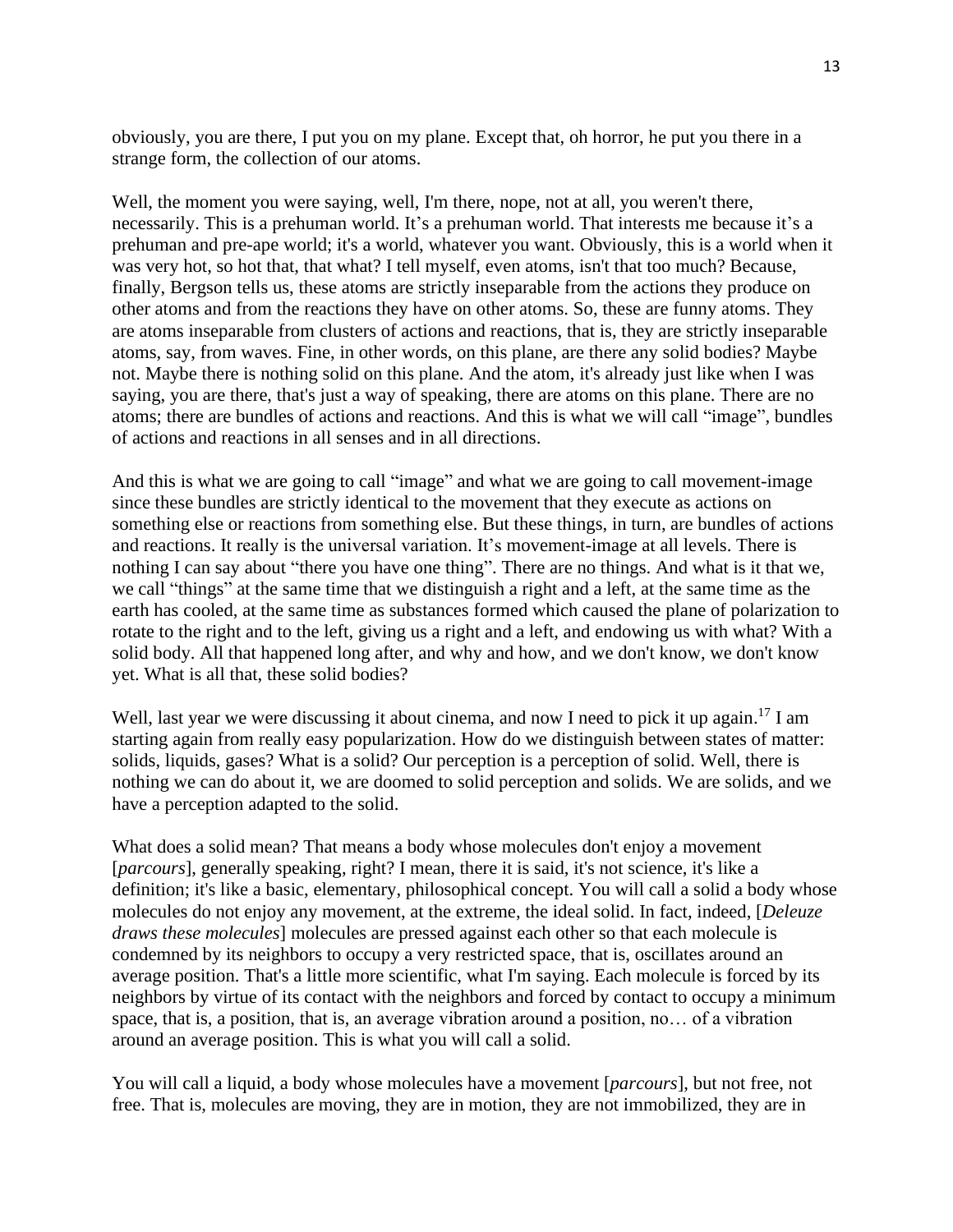motion. But they stay in contact with each other and move between each other, a kind of sliding. That's liquid, an entirely simple kind ... [*Interruption of the recording*] [1 :10 :34]

## **Part 2**

... And then you have gases; a gas, what is it? It is a body where molecules not only have a movement [*parcours*], but a free movement. What is "free movement" called? We call "free movement" the distance traveled by a molecule -- you see that there, it's gained, something there is gained -- the distance traveled by a molecule between two shocks, with another molecule. The average distance traveled by a molecule between two shocks defines the free path of each molecule. A gaseous body, this free movement is variable -- this is well known -- with "pressure". [*Pause*]

What happens -- last point to understand -- what happens when a solid body is heated? I discover my theme of heat. When it is heated via fusion, it loses its solid state, that is, its molecules are no longer constrained by contact to each having only a very small variation compared to a constant mean position, and they tend toward the gaseous state where each molecule has a free movement. Okay, so, in a certain way, it just needs to heat up; at the same time, in a certain way, life is no longer possible, right? This is ... Okay, very good, very good. That's what I wanted to say.

You remember last year, with regard to cinema, we had studied precisely the question of a solid perception, of a liquid perception -- in particular of the role of liquid perception in the French cinema school, in the French pre-war school -- and then of a "gaseous" perception in experimental cinema, with all their stories of photograms, of photograms that burn, of loops, of flickering, of vibration-flickering, etc., etc. , and it seemed to us the cinematographic approach of gaseous perception. And that seemed to us to be explicitly desired by certain representatives of experimental cinema. Let's rediscover this here. [*Deleuze indicates his drawing*] Finally, on my plane of immanence, I believe that as I reach something like a universal variation, it is like a kind of gaseous state of matter which implies a very great heat of the plane. This heat, it will come from where? That we'll need to answer; that will be necessary.

Fine, so let's try to liven this up. I am saying a world without axis, without right or left, without solid bodies, you see, at the extreme, my plane of immanence is obtained, at the extreme ... [*Interruption of the recording*] [74: 21]

… which react on each other. Okay, but still, is this foreign to us? No, what would you like ..., what can thought be practiced on? On what can art be practiced, if not in a certain way to create the world before man, or what amounts to the same thing, to create the world after man? What good is the philosophy of art, etc.? Of course, it is about speaking to us about man, but it also about speaking to us about the non-human, that is, of one before man, one after man, which is surely not the same as that of science.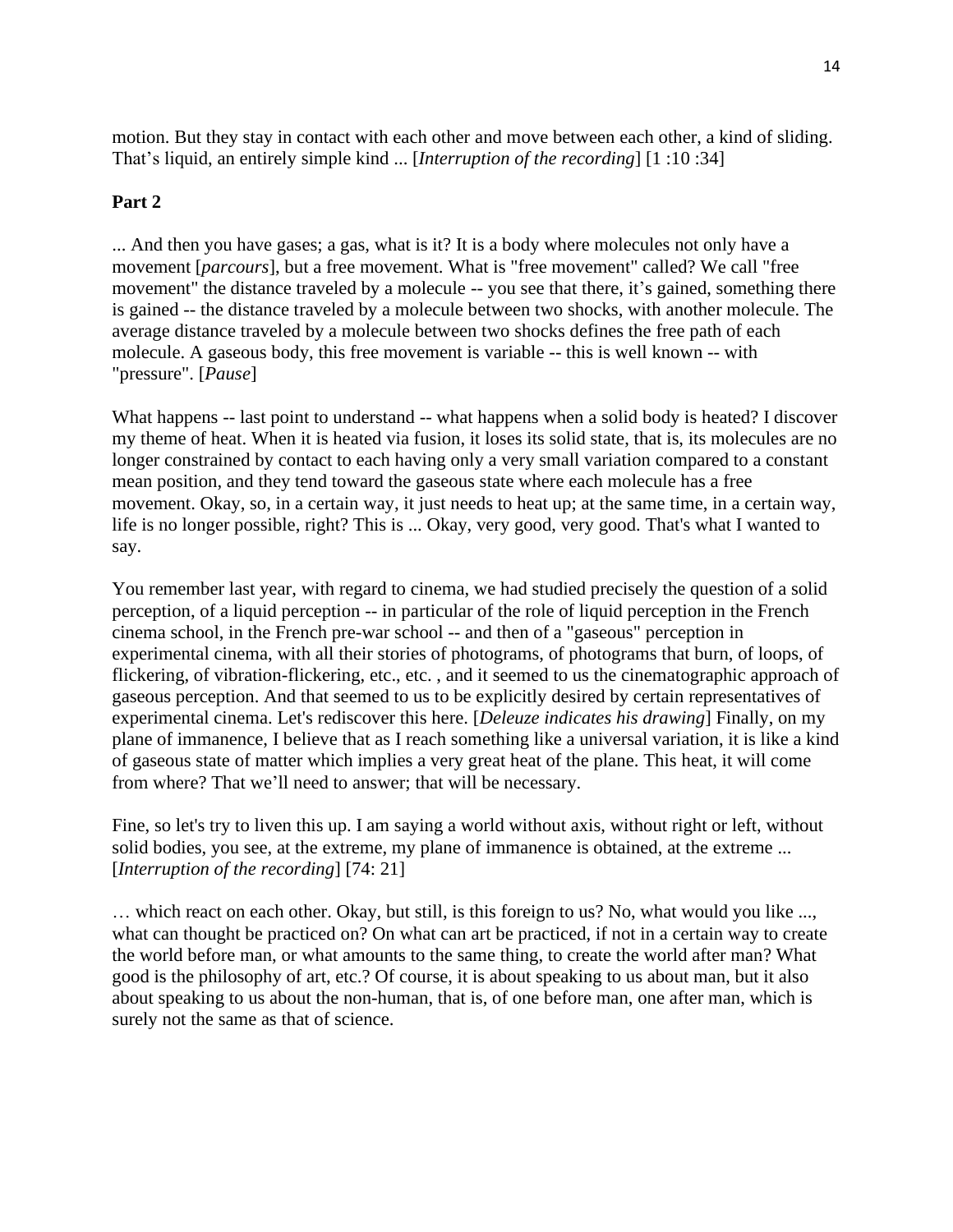What is happening today? I would say that today, the plane of immanence without axis, without solid bodies, without right or left, etc., the world of movement-images, the world of movementimages in a pure state, in some ways, one is usually in pursuit. We keep on ... why is it pursuit? It would be a question, to know why. What ... Maybe we have the feeling that we would understand many things if we reached it and many things happen there that go in this direction.

So let's try to define. Okay, we're not arguing; is that a good concept or not? Modernity, I would say modernity, oh well, it's like everything, right? There are good and bad; there's no need for concern, right? So, let's try, we can define it, "modernity", our own modernity, which is dear to us. How to define it? We can define it in many ways, but we can pick out some definitions, at least the ones that suit us right now. Modernity, I tell myself -- you see, it seems that we've left Bergson behind, but actually, we have not, you understand -- I tell myself, if I tried to define modernity, I would say, there are two things that seem to me as striking among a thousand others. On the one hand, it is because we no longer have, we no longer have, and this is very serious, that is a very serious moment, it's that the vertical axis is collapsing. That's annoying, or else it's quite joyful. It all depends on what you do with it, right? But we can see that it is starting, we are living in very strange times because the vertical axis is starting to melt. And we can always say -- here you know we always tend a bit to create the vast panorama -- we can say that the world has existed for a very long time by placing all kinds of things into question, but we did not question the vertical axis. What was the vertical axis? It was the posture of man as a standing.

And now, hasn't that been in the process of disappearing for quite some time? Isn't it disappearing and in a thousand ways, all very interesting, some horrible and abject, others splendid, and then sometimes very confused, both very confused? Well, I'm not even saying which ones strike me as abject and which ones strike me as splendid. But still, there is a growing number of people who exist lying down. What does that mean, "to exist lying down"? One must consider modern diseases. It's very interesting how they relate to the abandonment of a vertical stature. You can't ask, was the vertical stature good? In any case, soon we'll be trying some others. What are we shown constantly in stories about interstellar travel? Well, we are shown that essentially, essentially people who no longer have a vertical axis – that's absolutely finished, and it is pretty besides -- it is good, these beings without vertical axis. They lost the vertical axis. Well, I would say technologically, this questioning of the vertical axis is constant, which was the human posture on earth, the human as king of the earth. Ah yes.

Okay, but let's add, there must be echoes elsewhere. In art, in art, it's very interesting, but the vertical axis, it's taking a huge hit, in all directions, and the more inconsistent it is, the more that interests me, I want say, the more it's independent. Here I am struck by an area which I know nothing about, so I am speaking about it all the more cheerfully, while surely among you, there are some who are familiar with it, and I would like, in our next session, well, that those who might be familiar with this area to talk about it. I saw it on TV, because for once, they did some programs on stories of modern dance, and something strikes me. So, I have been looking for a representative who seems magnificent to me for this "modern dance" named Brigitte Marbin. I want to know at all costs who Brigitte Marbin is, who is a choreographer of this trend. And in "modern dance", what little that I saw there like that, I tell myself it's very, very curious anyway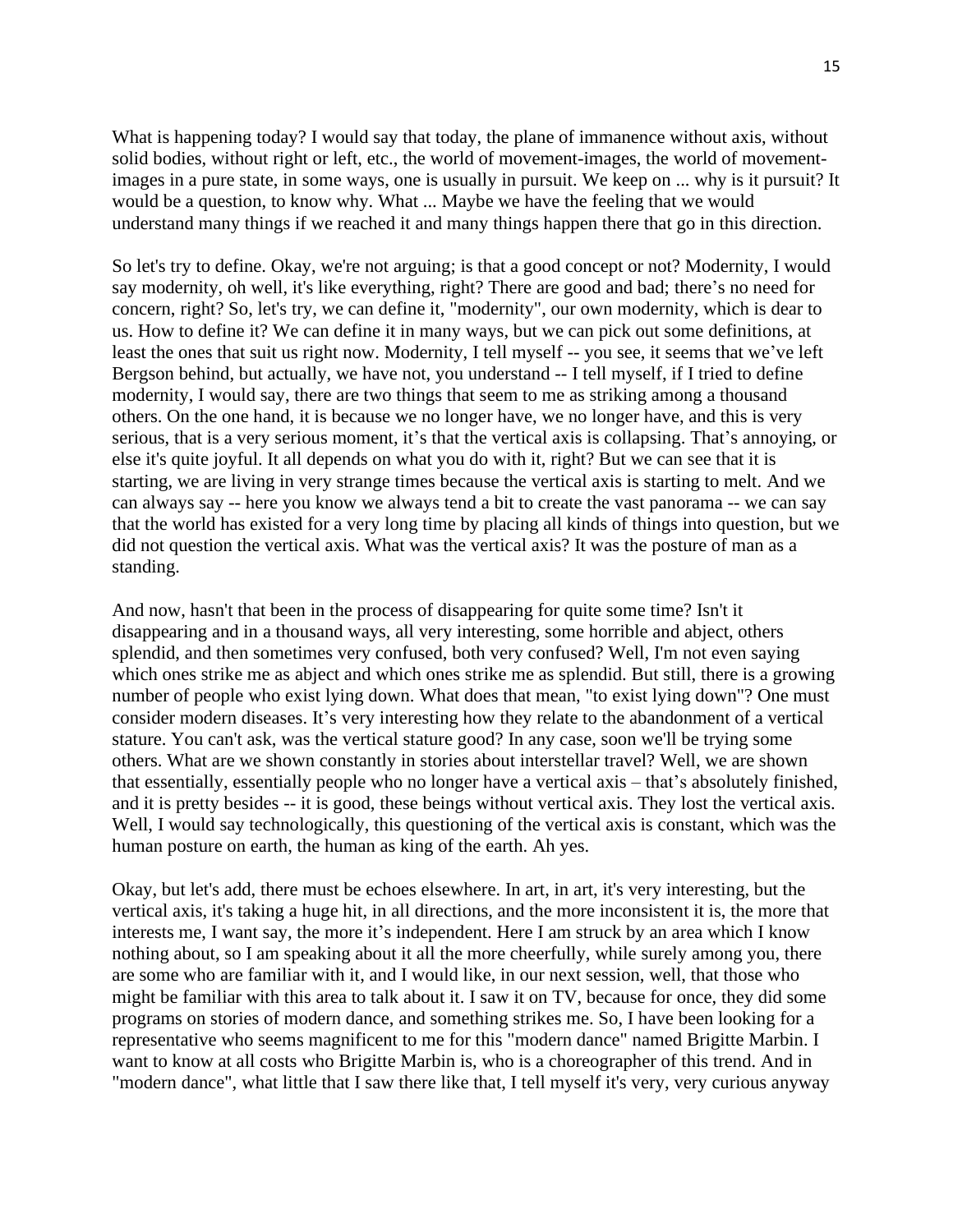-- I'm exaggerating, right? I'm simplifying -- but that's one of the trends, I'm not saying that's "modern dance".<sup>18</sup>

When they are standing up, they have to form a group. They tend to form a kind of conglomerate -- very curious, right? -- to lean on each other, with very, very, very large rhythmic effects. At that point, these are group rhythms that animate them as if they are standing so badly that, if they didn't not support each other, they would collapse. And that's what happens, and out of that, a flexibility, a rhythm, a fantastic freedom of movement, purely horizontal, lying on the ground. Good. So, even in things better known like [Maurice] Béjart, we see the elements of that. We see them as much calmer, much more ... But this is evident in modern ballet, the loss, the loss of the reference of the vertical axis, of the privilege of the vertical axis.

A completely different example that I take at random, a completely different example: painting, painting. Yet in the 19th century, there is something that is very important. It's, as they say, easel paint, and what does one paint on when it wasn't easel paint? Let's assume it was fresco. Fresco consists of painting a wall. Fresco is inseparable from the wall. So, of course, it's flat. There is a flatness. Maybe there has always been a flatness of painting. This has been assumed in a very different way in the history of painting. Well, that does not prevent that, compared to this flatness of the painting, [*Deleuze draws on the board*] the vertical axis kept its privilege. Something started when obviously people said, for example, "oh Picasso, we can turn it around, it's not ..." Which is absolutely wrong about Picasso, but that doesn't matter. Morons are always right because they are not right about what they say, but they are right about something else. It's obvious. It turns out that this was wrong for Picasso because in all Cubism, there is still -- and again, maybe not really, maybe I'm wrong to say that -- but you could say that there is still a reference. On the other hand, perhaps in some of [Marcel] Duchamp's paintings, there is no longer this reference to the vertical axis. But it doesn't matter. We could discuss at what point, in what first great works.

To me, it seems obvious that, for example, in modern American painting, the reference to the vertical axis is questioned more and more, to the point that the moment will quickly come when paintings will lose their apparent reference to the vertical axis, that is, the very fact that they are being put on the walls. The very act of putting a painting on a wall still involves a reference to the vertical axis. Okay, that will tend to disappear because I can't say that's very important, the moment painting ceased to be easel painting. But already at the time when it was easel painting, there are wonderful letters from both Cézanne and Van Gogh, when they do easel painting, when they say in what state they must put themselves to seize, for example, a setting sun. They must lie down on the ground. Van Gogh has fantastic letters on how he comes home at night. After that, that he seems completely crazy in his village, it is obvious; in positions, he has to plant his easel, push it down more and more, the vertical axis already. Already the post-impressionists can no longer, can no longer maintain the vertical axis, it might already be... so we don't know.

Good, but anyway, if I think of a painter like [Jackson] Pollock, is there a vertical axis that still makes sense for him? Some say yes. They want, in any case, everyone agrees on one point: that a revolution took place around 1950 in painting, which was the American revolution, but which consists less in what is usually said, but there is an American critic who saw it very clearly when he said, around 1950, this revolution which is perhaps only a growing awareness of what Pollock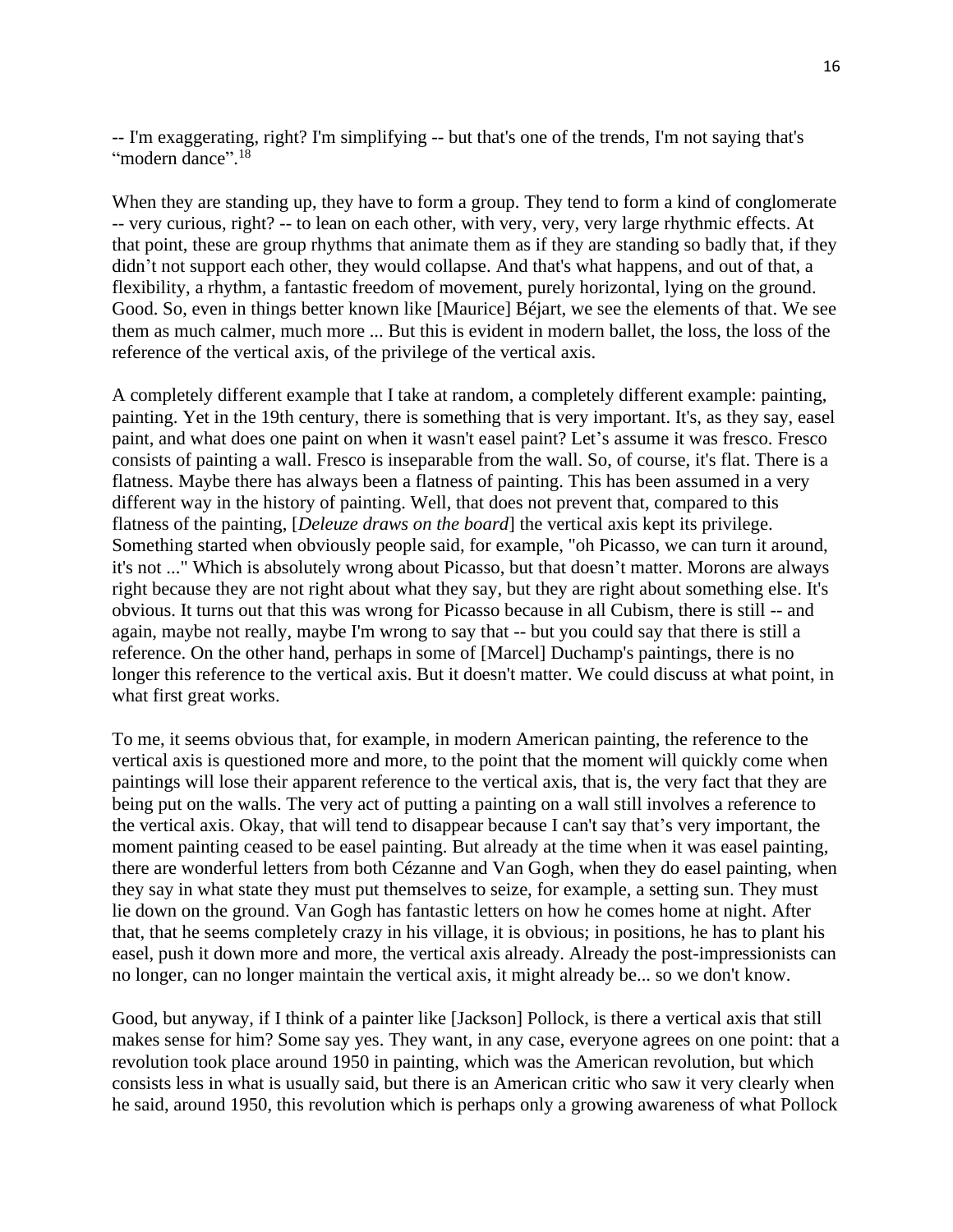had prepared, it is [Robert] Rauschenberg's revolution.<sup>19</sup> And the Rauschenberg revolution is the deliberate and voluntary abandonment of the vertical axis. Good.

But first, is literature behind? In literature, it's been years and years since Beckett had offered us a number of characters, and these characters were essentially and literally dealing with the vertical axis and the question of how to let go of the vertical axis. How to stop standing? And we always translated that -- and it's both moronic and not moronic; things, they're so ambiguous, you know -- we translated that as, "ah, Beckett's despair, ah", etc., etc.! Yes, that's not wrong, although Beckett must be one of the funniest writers. He's one of the funniest writers, and at the same time, he's not a very cheerful author, he's not an author -- it even clashes -- he possesses a fundamental sense of the comic, and at the same time, he relates stories that are more about garbage, about ... well, fine.

But what is important about this? What is the problem for a Beckett character? We talked about it with "Film" when, in our first session, when, what is it? He's the guy, he still walks, Buster Keaton, he still walks along his wall in Beckett's "Film". And then he reaches his room, he closes everything, no longer to be perceived, no longer to act, etc.; he puts himself in Beckett's sacred instrument in all of his work: the rocking chair. He gets into the rocking chair, but as Beckett often says, the only position better than sitting is lying down. There is only one better position, we are not talking about standing. It's better to sit than to stand, that's the Beckettian principle; sitting is better than standing but lying down is better than sitting.

However, however, there is a law, there is a law of the inhuman world, it is the law of movement. You have to move. And a famous Beckett hero,  $20$  in one of the most beautiful pages of Beckett, says: "despite orders" -- unfortunately I am not quoting exactly -- "despite orders" - the order to move, to move at any cost -- "despite orders, I would collapse with my face on a pile of dead leaves and hit my forehead, I tell myself" -- that's always adorable when Beckett's characters talk to themselves, we must expect the best, that is, the worst -- "I tell myself, but you forgot to crawl". [*Laughter*] He's forgotten to crawl where he's going to start crawling, right, in a very, very strange way.

So, what is this? What is it? What one can name as a waste, a waste of humanity, is also a fantastic conquest, a conquest of the world without verticality. If you read it like garbage, trash, what happens? At that point, the ideal -- and Beckett says this, there are so many levels of reading in a great author -- this is how to be still, not how to get to be still. And in fact, if we read it the other way, what we took in relation to our own world as production of waste, in fact from another point of view is a conquest, a conquest of a world without verticality, a conquest of a world which has lost this privileged axis, and which will therefore open us to other things. At that point, the question is no longer one of stillness; it is one of connecting, how to connect with the plane of immanence, how to connect with the universal lapping, how to connect with the universal vibration, how to connect with the universal variation of movement-images which vary not with respect to a privileged image which would be endowed with verticality -- that's all over  $-$  but which all vary with respect to each other on all their facets and in all their parts. Good.<sup>21</sup>

And in the cinema, the same thing, the same thing. One of the greats of experimental cinema that we talked about last year, Michael Snow, what is he doing? Well, he's making a film like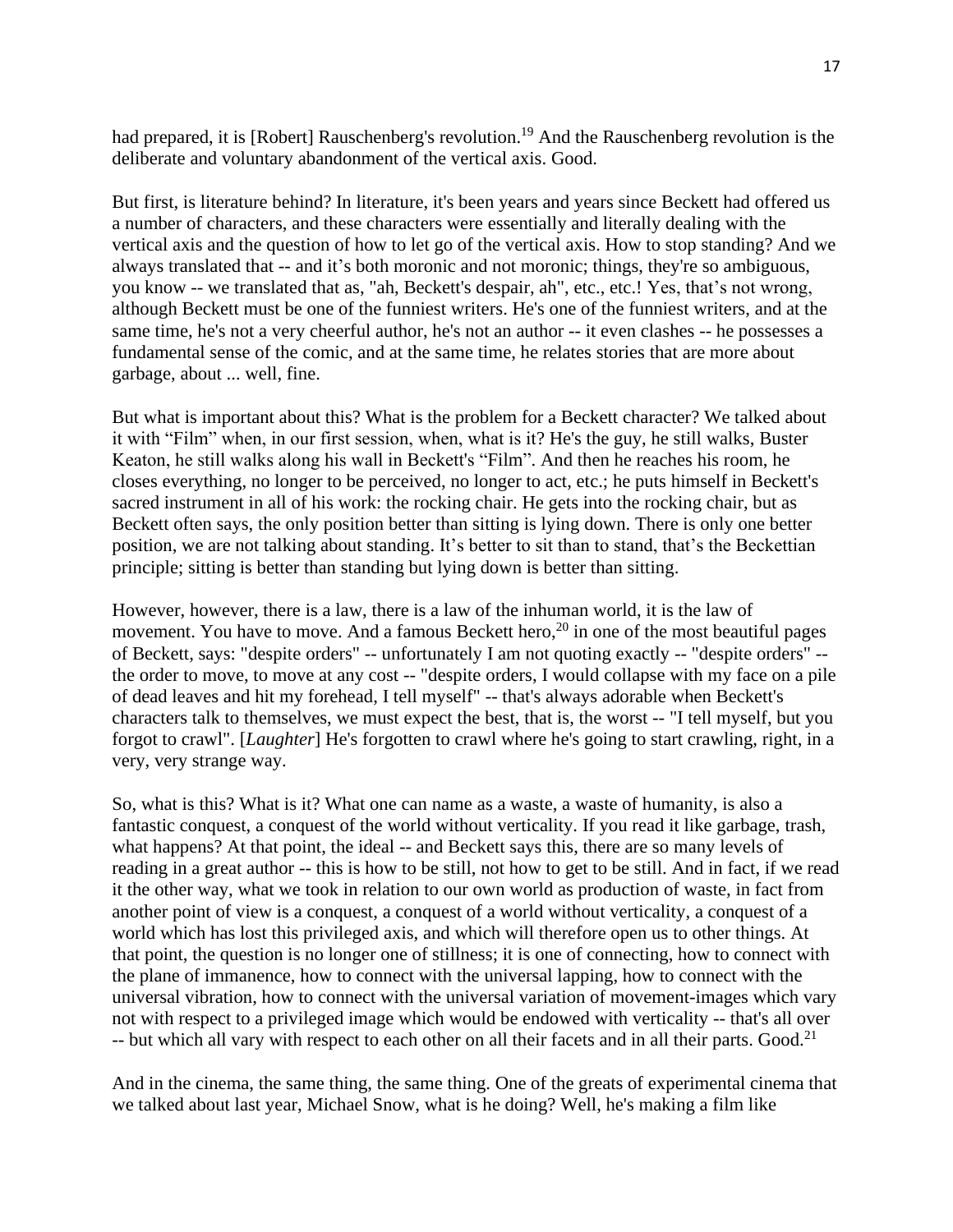"Central Region" which is a masterpiece.<sup>22</sup> They show it periodically; those who haven't seen him don't have ... What is he doing? He invents a very, very expensive, a very, very expensive device [*Pause*] which consists in making the camera independent from human movement. No more problem... It is this device that will rotate the camera, which gives it a system of rotation in all directions and in all senses, and a continuous system, continuous movement. It never stops. And these movements are then commanded by sound waves, hence the importance of sound, which is fundamental, but I will skip over it because these sound waves, here I'll say it right away, it would suit me a lot more, but it would only have been possible if these had been light waves. But that doesn't matter, it could have been. These are sound waves; I don't want to introduce the problem of sound images into this, although it would be, it would be possible.

And what does that produce? He says it himself. It produces  $-$  and in his opinion, the result is not yet perfect, we can trust him, he will succeed -- it essentially produces, not essentially, among other things, it first produces a continuous movement where all the images vary with respect to each other on all their facets and in all their parts. It results in the radical destruction of any privileged axis of reference, any vertical axis. You could say that cinema was still held by a vertical axis, and you know what the vertical axis is in the cinema, which is like a witness to the stature of man. It is finally the parade of the succession of images on the film. [*Pause*]

The first to have questioned -- we would have to look at this -- the first to have questioned the vertical axis is the person who placed this verticality of the succession of images on film, namely [Abel] Gance, it's Gance, it's Gance, when he said, we must not, we must go beyond the vertical succession of images -- and here I am not inventing; in all his texts, he uses the expression "vertical succession" -- we must go beyond the vertical succession of images in favor of what? In favor of "simultaneism" -- and here I am quoting exact words, I am not quoting an exact text, but I am quoting words which are all from him -- a simultaneism composed of movement of movement. And that's what he'll call "polyvision".<sup>23</sup> Well, I don't mean that Gance is Snow's forerunner. I am saying that with Gance, there was already a confidence in the cinema to place in question a verticality which is the verticality of the succession of images on film. With Snow, it is then, it then takes a whole other, it is really reaching universal variation where you no longer have an axis of reference. In other words, as Snow says in the "Central Region", there is no more up and no down. There is no more up nor down. There we have the essential point; this is the important point. Good.

That would be the first characteristic of modernity, I would say, you see. In a certain way, that would answer the question: how do we who are still human -- and I hope that we will remain so, so I do not mean at all that it would be a shame -- but how insofar as human, can we all still settle ourselves on such a plane, which at first sight, in everything I have just said, rejected us, expelled us in advance? Well, we have ways to approach it; we even have the means to fabricate such planes.

And we see that different arts work in all these directions, and if I tried to state a second characteristic of modernity, I would say, well then, there is someone who said it very well  $-I$  am ashamed of my sources -- he was a "futurist", he said it in an article in *Monde Dimanche*, which however is ... But it was a very, very intelligent interview. So, I pay homage to him, and I no longer know his name so... But he said something like this -- I do not absolutely remember –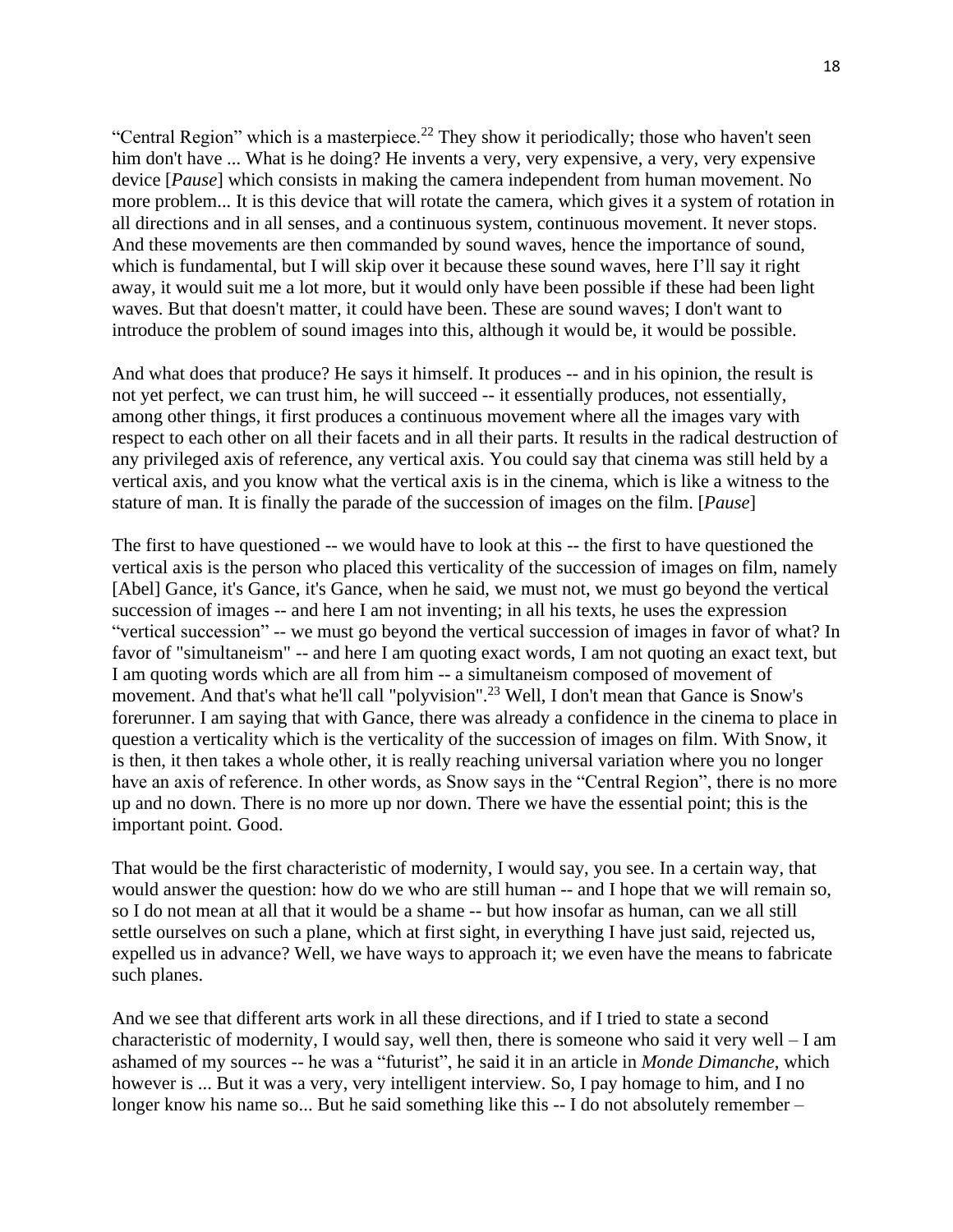anyway, he said: "our relationships with movement are completely in the process of changing". He said, "Look at sports, look at how sports work today". There are the old sports and there are the new sports. Sports working today -- so I'm translating it into my own language, it has to coincide with what he's saying, let's hope -- it was ultimately about propulsion. In old sports, you were engaged in propulsion, or production of energy. That is, you were engaged in action in the sense of "human action".<sup>24</sup>

What is human action? Bergson will define human action very well. He will say: there is human action when a movement is no longer considered as such but is considered in relation to a result to be obtained, or in relation to a design to be achieved, that is, when -- here I am playing with words -- it is when movement has been replaced by the design of the movement, there is human action. Ok? You see roughly what that means. He is saying, whereas in matter, it is quite evident that the movement of matter does not propose any result, and it has no intention. This is our plane of immanence: universal variation of all the images relative to each other on all their facets and in all their parts, and that does not stop. Ok? So that was old fashioned sports. We were engaged in human action, producing energy; we engaged in propulsion, we propelled ourselves with our own body. There was a system besides ... The image was still the old image of the lever [*Pause*] or the springboard. So, we indeed see a propulsion system that produces energy, all that.

In sports now, which are really popular now, eh, there is no more of that, or it's still there, of course, it's there, the sports that I call old still remain -- bicycling, football or soccer, the shotput, all that, these are propulsion sports -- but it's not about that anymore. One senses that modern sports are not about that anymore. It is no longer about producing energy; what is it about? It's about placing oneself on an energy band [*faisceau énergétique*]. You see what I'm referring to, a series of sports the names of which I don't even know, [*Laughter*] and you might know, you. It's about throwing yourself onto an energy band. It's not about producing energy; what is it? Instead of producing energy, this is exactly what physicists call low frequency wave-action. It's not mechanics at all.<sup>25</sup>

Old sports are of a mechanical type, solid body, with a border for swimming, but current sports, hang-gliding -- hey, I found a name -- aquaplane, so there are others, surfing, lots of others -there are lots of others that I don't remember – in all of those sports, it comes down to, you take great risks; it's not without risk either. You might miss your set-up on the band, so it's entirely different. It is no longer about the origin and destination of a movement. Look at the old boxing, right? There is an origin and a destination of movement; you even have to hide the origin for the movement to happen. [*Laughter*] But we can see that everything is there, the lever, energy production, support on one foot, it's a sport of a mechanical type. I don't mean to say mechanical sports are wrong, mechanical sports. They are huge, but they are about mechanics. It's not energetics, whereas in modern sports, they're much more of a wave type. We haven't finished having some fun on this path. [*Laughter*]

Now, I'm just saying -- you can surely complete all this a lot better than I can, some of you -- and I'm saying, aren't my two characteristics very related? Here, I don't need to try to search, I feel that they are linked, so we will search, you will search on your side, and I will search, namely the abandonment of the vertical center and the abandonment of the solid world. Mechanical movements, all of that is absolutely linked. Positioning yourself on an energy band, there is no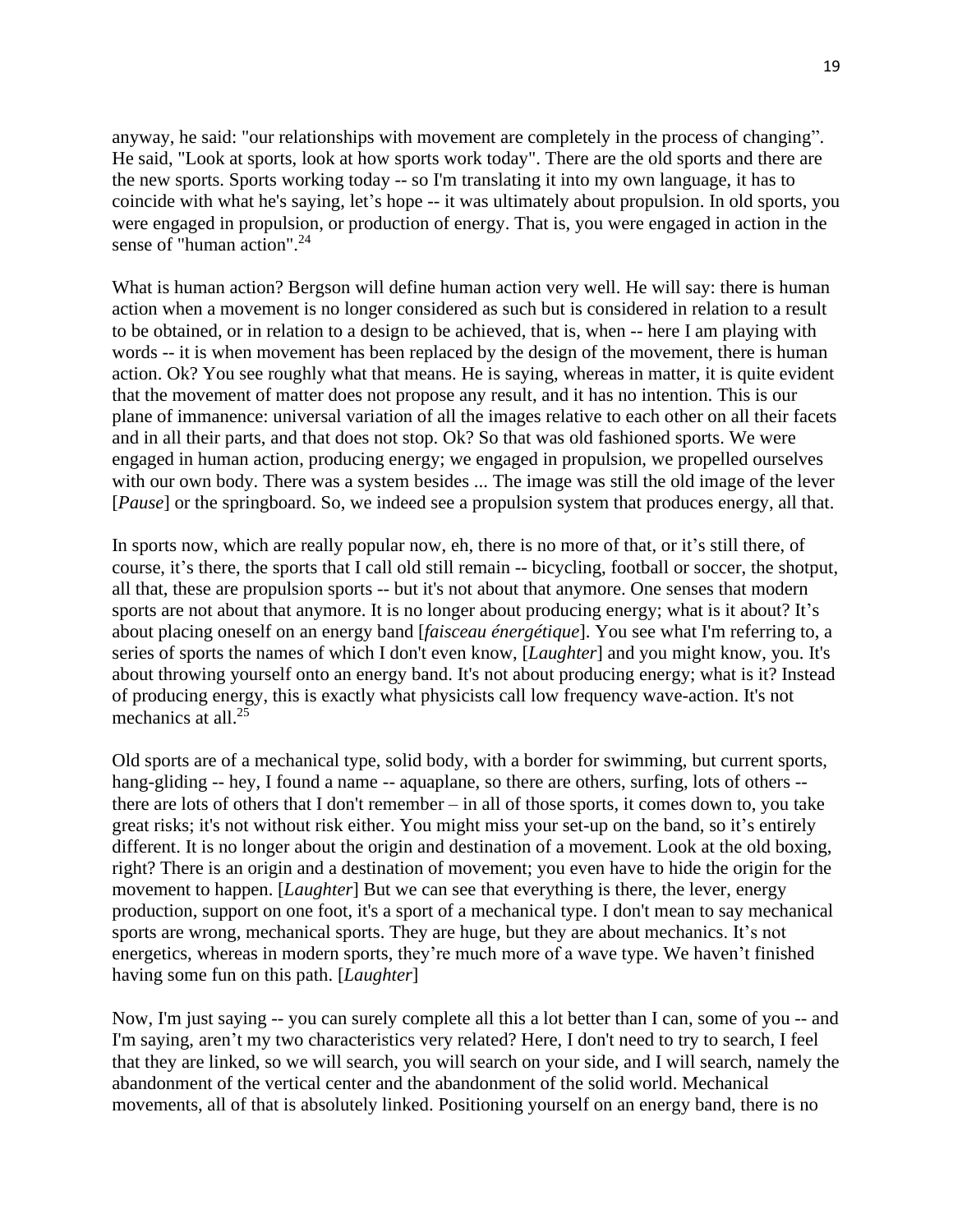longer any, no longer any privilege of verticality. On the contrary, these are positions, these are anti-vertical positions.

You will tell me that the abandonment of verticality already started in mechanical sports, it is true. It's true. I remember, a long time ago, I was interested in a course -- we don't have time -- it interested me a lot, I worked on series, yet I did not know, but I spotted some things on the evolution of techniques in certain sports, especially in hurdles, and how at the start of the hurdle, they jumped like that. [*Deleuze draws a figure on the board*] They were indicating the obstacle. They were marking the obstacle. They were already going very fast. And then more and more, this time in profile, a position like that, laying down completely over the hurdle. So instead of recognizing and indicating the obstacle mechanically, they denied it. It's just a slightly longer stride. There we already have a kind of questioning of verticality. We should also see how tennis was played forty years ago, all that. We would have to undertake studies on this evolution of styles, but that must be done by athletes, I suppose. We would see that perhaps there was ... [*Deleuze does not finish the sentence*] 26

In any case, the two are linked: the abandonment, the tendency to abandon -- that's why I said two characteristics among others of a possible modernity -- the abandonment, the abandonment of the axis of verticality, and the abandonment of the solid mechanical model in favor of energy bands. If I say that, it's a way by which, I am saying, all that is a kind of way of approaching, of living what I called the plane of immanence, namely the system of movement-images. And the system of movement-images is, once again, any set of images insofar as they constantly vary with respect to each other [*Pause*] on all their facets and in all of their dimensions.

From that point, if you understood me, you remember, and it is about this that I would like to go very quickly, one realizes that, there… no, if you understood me, it is necessary to go over this point again that I had completely neglected: by what right do we call that "image"? Because it's still strange. He's exaggerating, Bergson. So, there we come back to Bergson. All I did was merely to show, through my developments, that I felt like a Bergsonian, that this notion of plane of immanence, I liked to call it that because what Bergson said, that suited me, I found it good, I found it very good. I thought it was fine. So, I tell myself, but why and how can he call it "image"? Because generally, "image" means that it is, that there is someone watching. And this plane of immanence, this infinite set of images, is not for anyone. Literally, there is still no one who is not part of the plane. And all the eyes that you want will be on this plane, but only as they are undergoing actions and exerting reactions. These will be images among others. So, who is this set of images for?

That's what, especially in Bergson, scandalized Sartre by saying ... but Sartre was not mistaken, he felt that this was Bergson's innovation, and that was what Sartre did not want, because for Sartre, that did not suit him, all that, this whole thing, it absolutely did not suit him. What suited Sartre -- I'm not going to say it was worse -- was all consciousness is consciousness of something. All consciousness is consciousness of something, and you won't get him to change that, which conversely implies, everything is the correlate of consciousness, and you wouldn't get him to change that.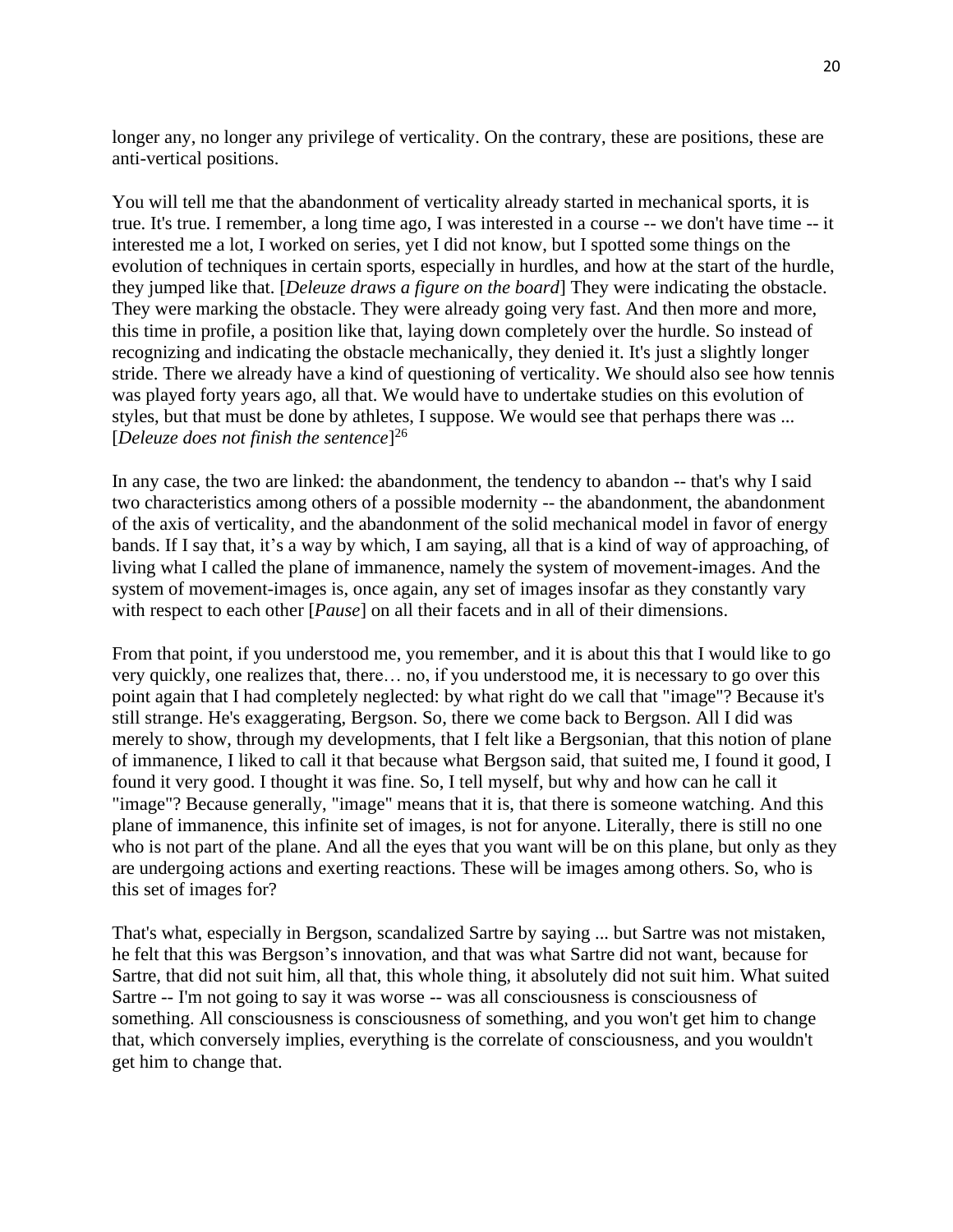Now, you realize, this Bergsonian world, a world of images that Bergson dares to call "images", a world that we call "world of movement-images" for our use, which is not an image for any consciousness, there is no consciousness, there isn't any. At this level, there isn't any. So, then what? So, then what? Why isn't it arbitrary like that? Well, I'll tell you, I'll tell you why he calls it "image". Because in a way, he simply has no choice. He calls it "image" because, and he will eventually clarify, yes, they are images, but they are images in themselves. They are images in themselves, that is, they are not images for someone. This becomes more and more obscure: what can a world of images be in themselves, whereas for everyone up to Bergson, the image has always referred to an eye?

Well, it is the eye that is an image like any other. So, images cannot refer to an eye. It's a wonder, this thing. I think the only answer he would have would be -- but he hides it, he doesn't have to say it, he has so much to say, how…, he can't answer everything, right? -- if we look for it fully, it seems that it is there: the only answer is that it is because this world is pure light, and that this world is ultimately less about movement than about light. In other words, this plane of immanence as he has just defined is only made of lines of light.

Ah, it's interesting -- well, I don't know if you find it interesting – suddenly, we get it. If I'm right, if that's indeed what he wants to tell us, this world is a world of pure lines of light, how does that allow the word "image"? Let's not go too fast. That brings us closer to an answer. You see, if it's pure light, is there a big disadvantage in saying, let's call lines of light "images"? If it's solely lines of light [that] we call it images, why, to indicate what? To indicate that these are not things. This is still the best word: to indicate intention, it is not things. And in fact, as we have seen, things are solid, they are rigid. And there are no things on the plane of immanence. There won't be things until much later, and we'll see under what influence. Things will be able to form on this plane, but for the moment, they cannot, there are no things -- [*Deleuze whispers to a student near him*] But it's not working? It must be later…. Don't move… Is it noon? [*Someone answers*: Yes] We're going to stop soon because I can't take it anymore ... Are you moving? [*Laughter*] –

There are no more, you understand... Light -- we are moving forward a little bit -- a line of light, there we have a funny notion, a line of light. This plane would then not be made, there would be no things, there would be nothing. We'd even have to go farther: there would be no gaseous state, it would not be gaseous states on my plane of immanence. It would be nothing but traversed by lines of light. Obviously, there would be no solid. What is solid? It's a set of rigid lines. Okay, that's a set of rigid lines. Should this suggest anything to some of you? I don't make the slightest reproach to those for whom this does not mean anything. I am saying rigid lines, lines of light. What is this story? This story is a story that is very, very present in Bergson's time and has passed from his letters to us in our time, namely, it is the history of limited relativity. This is Einstein's story. This is Einstein's story.<sup>27</sup>

Because one of the ways, one of the ways, one of the crude ways of expressing the innovation of Einstein's theory of relativity, what does it consist of? To say something like this -- and Einstein sometimes spoke like this -- to say something like this: supposing that one distinguishes in the world two kinds of lines, some luminous -- lines of a luminous ray which returns onto itself - some luminous, others geometric or rigid, the old physics told us that it is the invariance of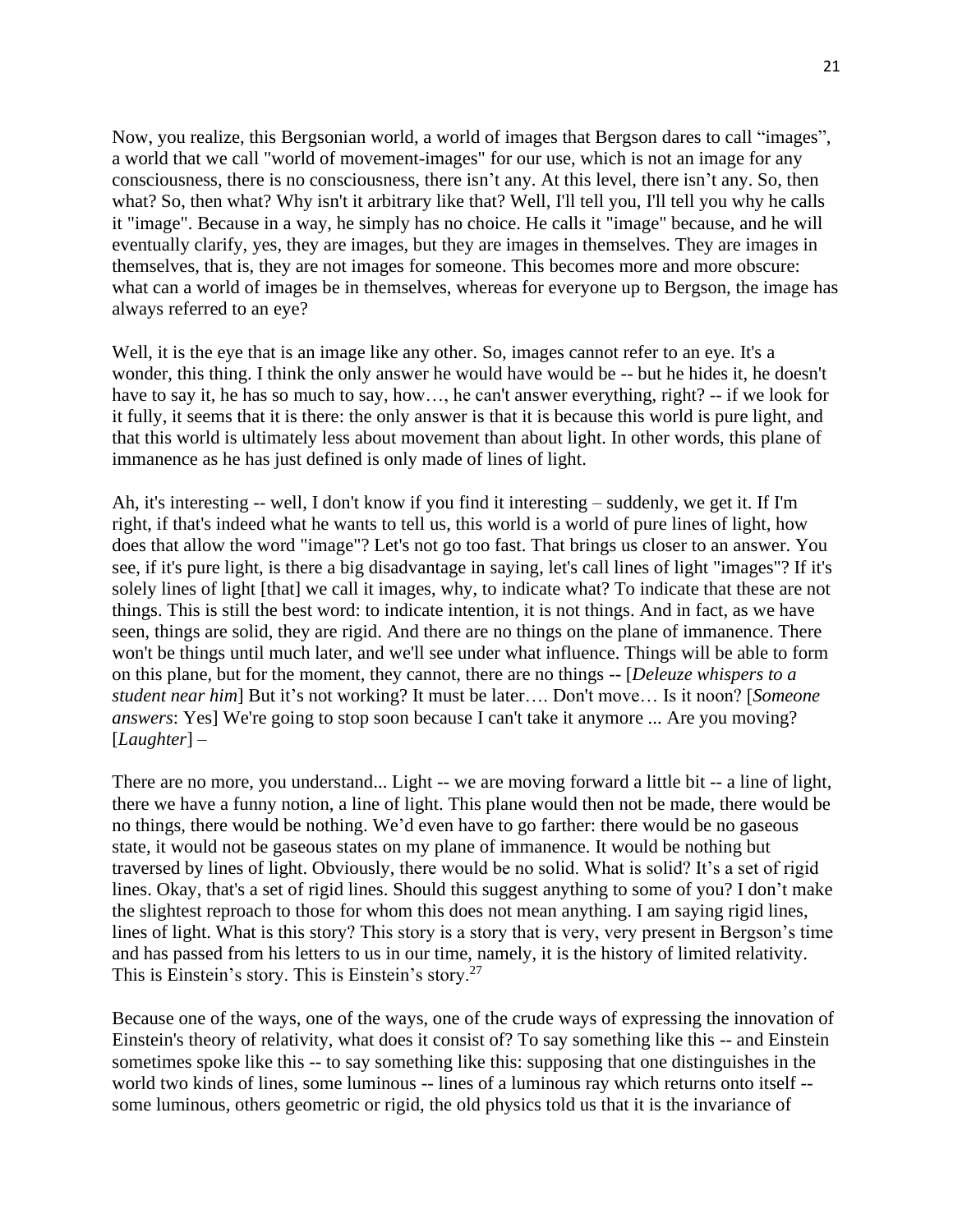geometric lines which guarantees the equations of lines of light. [*Pause*] The theory of relativity produces the absolute reversal which will have enormous consequences in physics, namely that rigid lines are only appearances, geometric lines are only appearances, and their invariance results from a new type of equation between lines of light. So that's what limited relativity does – it doesn't matter what you may know, it's just that I need this point, among other things, among other things; I'm not saying it boils down to that -- it is a fundamental reversal of the relationship conceived between luminous lines, lines of light, and rigid or geometric lines.

And that's how Bergson will present it. In a chapter of the book that he writes on his relations with the theory of relativity, on his relations with Einstein -- this book being *Duration and Simultaneity* - and in *Duration and Simultaneity*, Bergson will say, one of the great innovations of the theory of relativity is to have reversed the relation between rigid lines, luminous lines, or as he says, in an even more beautiful way, geometric figures, figures of light. [*Pause*] In other words, it's a world of light. What does that mean?

This is Bergson's dream. Remember, I said that last year. Bergson is scandalized by this, by one thing ... -- [*Pause*] Five after 12, fine -- He's scandalized by one thing and, or there's one thing he finds wrong. He said: it's still curious, science, it has completely changed; it has changed greatly. But philosophy has not changed. We continue to do philosophy as did Plato. And that's not bad; that does not mean that Plato is surpassable or that we should no longer read Plato. On the contrary, we must read Plato. But we should read Plato all the more so when we are doing something else. Because it is not normal to be in a world where philosophy grasps onto Plato when, on the other hand, our science is no longer the science of Antiquity at all. And it is necessary, he said, that philosophy make for its own benefit a revolution analogous to the one science carried out on its own behalf. So, what did that mean? Well, let it transform its problems. So, it did so to some extent, but by giving up on itself when it became epistemology. At that point, it told itself, well, we're going to reflect on science! At that point, there is no more philosophy, it's screwed.

What Bergson meant was something else entirely: to be able to create a philosophy which is to modern science what the philosophy of the Ancients was to ancient science. And in that, the Ancients succeeded. So, why don't we succeed, and why did Bergson think he could? As a result, I believe that Bergson is incomprehensible without an idea which was his secret: that he would succeed in creating the philosophy corresponding to modern science, to the science of the 20th century, which was also Whitehead's idea at the same time. After all, there is reason to console oneself since there are many similarities between those who have set themselves this goal. And above all, for them, the man who was currently shaking up science in their day was Einstein. As a result, Bergson's great topic was to show that the theory of relativity does not give us a true philosophy and that we have to find the philosophy that truly corresponds to the theory of relativity.

Hence the controversy, which we have not understood at all, between Bergson and Einstein, in which Bergson writes this book *Duration and Simultaneity*, the republication of which he will prohibit. And it was believed that he prohibited republication because he believed himself to have been scientifically wrong. But I believe that is absolutely wrong. Bergson had a very, very strong mathematical background which enabled him in any case not to speak nonsense in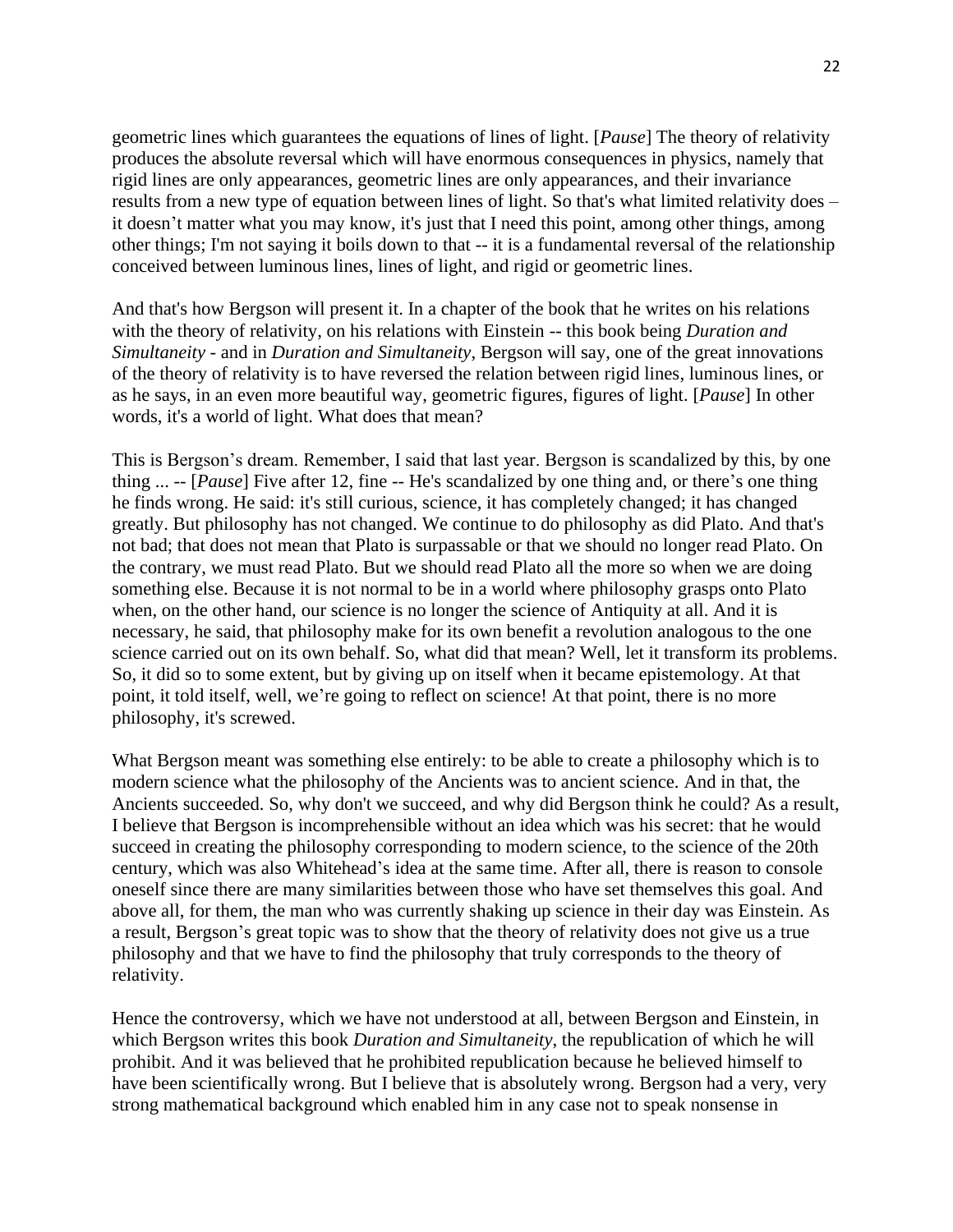mathematics and physics. So that he understood the theory of relativity, that went without saying. On the other hand, his book was not understood at all because people believed Bergson was claiming to discuss the results of Einstein's theory of relativity. Not being crazy, Bergson would never have allowed himself such a thing, would never have believed that he was capable of discussing the results of the theory of ..., something which, on the other hand, absolutely made no sense.

What Bergson set out to do was to show that Einstein, on the contrary, was quite incapable of providing the philosophy which corresponded to relativity and that he, Bergson, could do so. Hence his attack on Einstein which is essentially against Einstein's idea that there would be a plurality of times belonging to different systems. That's what interests him. But since his book was not understood at all, and Bergson didn't want to explain himself so much, he thought to himself, well, that's a failure. He banned republication, so the book is ..., but it has finally been reissued today despite Bergson's express wishes in his will. So fortunately, you can find it.

But you see why I'm bringing this in. It's just that this whole story of the plane of immanence, of the system of the movement-image, I think only applies with this perspective of relativity. That only applies if you finally understand that this ever-changing world of movement-image is what? These are the lines of light. These are lines of light that make up the material universe. And this is what constitutes the material universe of lines of light. Henceforth, the set of lines of light will be called images. Why? Because they are not rigid things, because they are not things. So, the image, for whom? Pure light. The light is in itself. Okay, these are images in themselves.

Ah! These are images in themselves, the light is in itself, what does that mean? See how my first topic is already preparing my second topic which I would be eager to tackle immediately, on light and shadow. What is this pure light? Well, yes, the plane of immanence is any-spacewhatever [*espace quelconque*] crossed and occupied by lines of light, [*Pause*] "light which is always propagating" -- here I am quoting Bergson -- "light which is always propagates" – we are told in *Matter and Memory* -- "cannot be revealed", "light which is always propagating cannot be revealed", magnificent.<sup>28</sup>

That's strange, what does he mean? This is the state of light's diffusion. What reveals the light? Bergson will say it. When is the light reflected? So there, it reveals itself when it is forced to reflect itself. It is forced to reflect itself on a solid body, for example. It is forced to reflect itself when it is "stopped" ... [*Interruption of the recording*] [2 :01 :06]

... In the plane of immanence, on the plane of immanence, Bergson tells us "The photo… is drawn into things." In other words, "the thing" in quotes -- we saw that this is a misuse of the word, but we must speak properly -- the photo is drawn in "things", that is, things are luminous in themselves. "Things" are phosphorescent. [*Pause*] This is the identity of the thing and of the light that "image" signifies.<sup>29</sup>

In other words, he completely reverses the consciousness-thing relationship. In what sense? For everyone, strictly everyone before Bergson, consciousness is a light which comes to snatch things from darkness, including for phenomenology, including for Sartre. Bergson's stroke of genius is -- to my knowledge, it's the only one, and that's from Plato to Sartre; for Plato, light is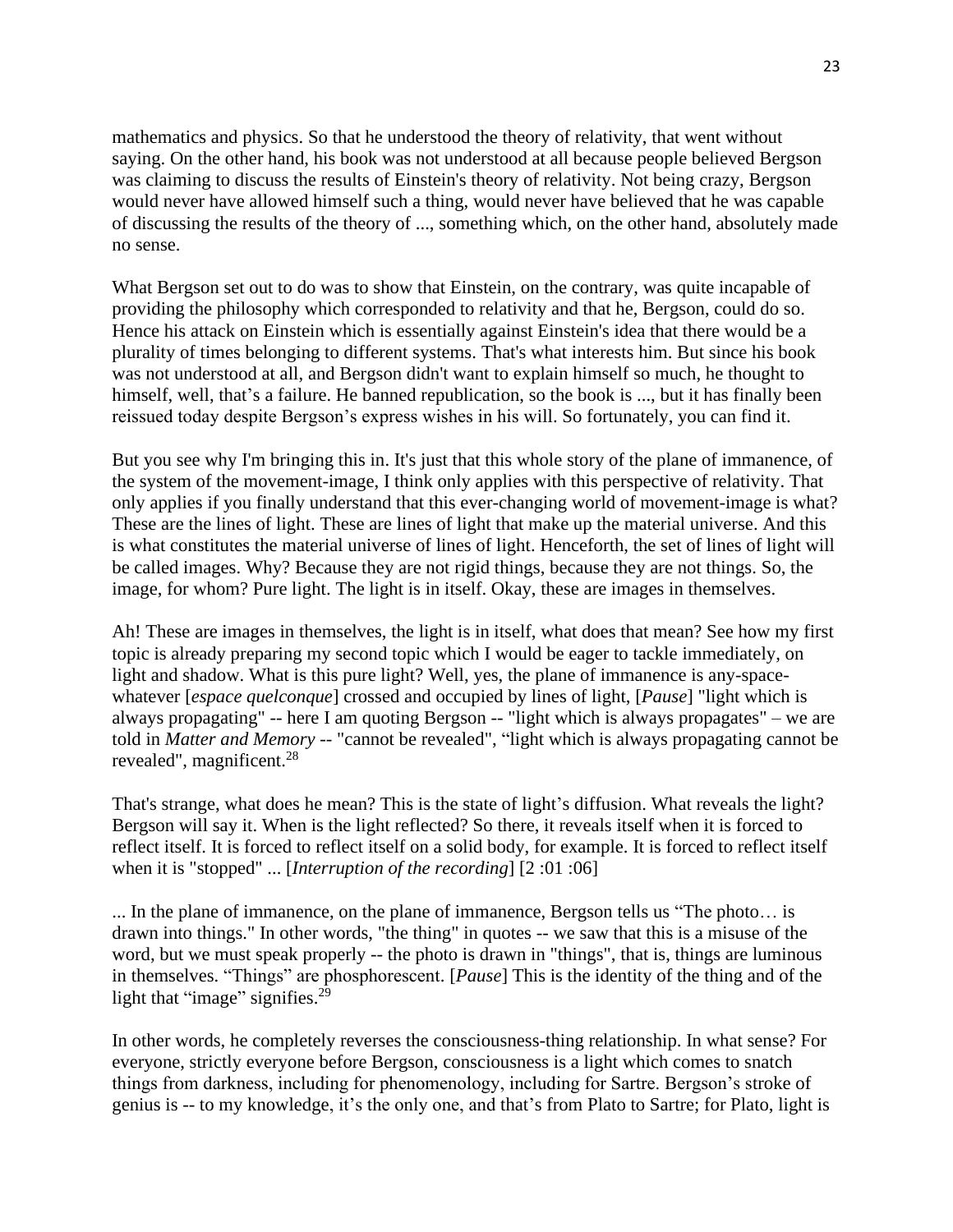on the side of consciousness, consciousness is the image of light, the mind is on the side of light, etc. -- Bergson is undertaking a reversal that really strikes me as an incredible reversal, namely, it is matter which is light -- and this is how Einstein passed through this obviously -- it is matter which is light. That is, these are things that are luminous; these are things, there are no other things than figures of light. And what consciousness brings is the opposite of light: it is the black screen. This is the zone of darkness without which the light could not reveal itself, would never be revealed. [*Pause*] This is a huge reversal, it seems to me, in the history of thought.

So, I've answered the question; if you will, we'll take this up next time, because I can't continue anymore. In what sense and why do we call this world a set of movement-images? My answer is only as a function -- or it is above all, we will see next week if you have any remarks to make – as a function of the luminous and exclusively luminous nature of what is happening on this plane of immanence. This plane of immanence as such does not include a black screen. It only encompasses light that is propagated. The photo is drawn into things; only since there is no black screen, it is translucent, it is even transparent. These are images in themselves, images for no individual; these are figures of light that constitute the universe.

There you are, fine. Next time for what comes next. Thank you. [2 :04 :29]

**Notes** 

<sup>2</sup> Gérard Delédalle, *Peirce, Écrits sur le signe* (Paris : Seuil, 1978); Deleuze referred to this text the previous spring, in session 12 of the seminar Cinema I, March 9 1982.

<sup>3</sup> Deleuze means Manet, since he corrects himself below, although Monet is equally logical.

<sup>4</sup> On Péguy, Céline and style, see "S as in Style" in the DVD *Gilles Deleuze: From A to Z* (Cambridge MA: MIT/Semiotext(e), 2012); *L'Abécédaire de Gilles Deleuze,* dir. Pierre-André Boutang (1996; Paris: Editions Montparnasse, 2004).

<sup>5</sup> Péguy, *Clio* (Paris: Gallimard, 1931). Deleuze returns to discuss this book in session 15 of the seminar on Leibniz and the Baroque, April 28, 1987, and also at the end of chapter IV of *What Is Philosophy?* pp. 110-112 (*Qu'est-ce que la philosophie?* pp. 106-108).

<sup>6</sup> Deleuze introduces these same themes in chapter 6 of *The Movement-Image*, pp. 91-94, and then chapter 7, pp. 112-118, and chapter 8, pp. 134-139 (*L'Image-Mouvement*, pp. 131-133, then 158-166 and 188-194).

<sup>7</sup> Cf. Goethe's *Theory of Colors* [1810], Project Gutenberg pdf, translation by Charles Locke Eastlake. The French edition to this work is *Traité de couleurs,* translation by Henriette Bideau (Paris: *Éditions Triade, 2000*)*.* Deleuze refers frequently in this seminar to Goethe's work, as well as in sessions 6 and 7 of the Painting seminar, 19 and 26 May 1981, and in session 11 of the Leibniz and the Baroque seminar, 3 March 1987; on Goethe and this work, see also *The Movement-Image,* pp. 49-54, 93-95 (*L'Image-Mouvement*, pp. 73-80, 132-133).

8 In the Cinema I seminar, see sessions 9, 10, 11 and 15, respectively, 2 and 23 February, 2 March, and 20 April 1982.

<sup>1</sup> C.S. Peirce, *Writings of C.S. Peirce: A Chronological Edition* (Bloomington, IN: Indiana University Press, 2000).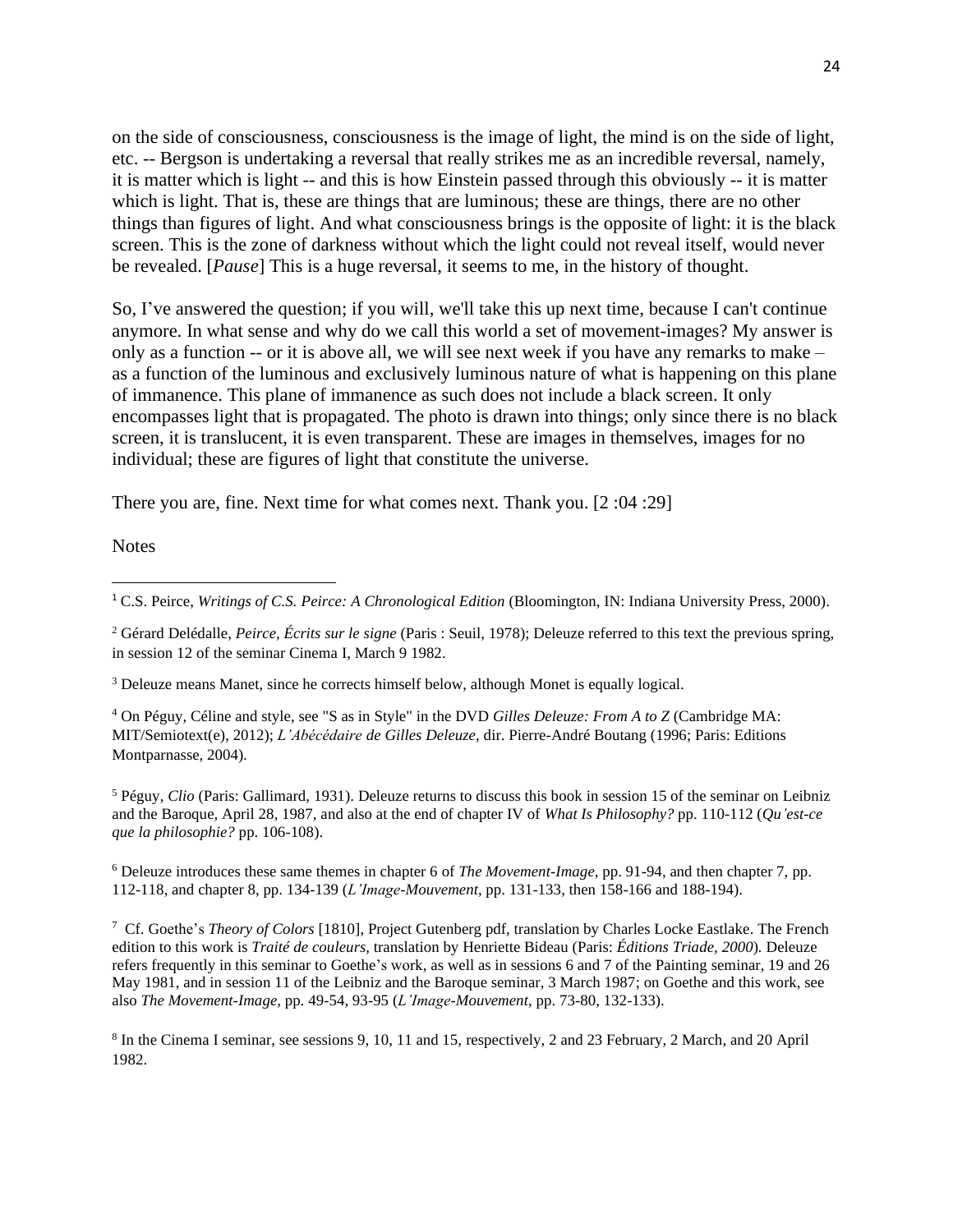<sup>9</sup> In the context of the preceding paragraph, the reference here would be to the representative of lyrical abstraction. However, some of these representatives are discussed from this perspective in *The Movement-Image,* pp. 112-116 (*L'Image-Mouvement*, pp. 158-163).

<sup>10</sup> On this "either, or" choice, see *The Movement-Image,* pp. 112-113 (*L'Image-Mouvement*, pp. 158-159).

<sup>11</sup> On these relationships in Sternberg, see seminars 8, 9, and 10 of the Cinema I seminar, respectively, January 26, February 2 and 23, 1982, as well as *The Movement-Image,* pp. 93-85 (*L'Image-Mouvement*, pp. 131-135).

<sup>12</sup> On these relationships in Goethe's work, see especially seminar 11 of the Cinema I seminar, 2 March 1982.

<sup>13</sup> Goethe, *Theory of Colors*, paragraph 495. On this expression, see *The Movement-Image*, p. 93 (*L'Image-Mouvement*, p. 133).

<sup>14</sup> The reference to this quote is in *The Movement-Image,* p. 226, note 6. However, the precise edition in this reference to Bergson's *Matter and Memory* is entirely unclear in this translation since the first reference provides no bibliographical details. See *The Movement-Image,* pp. 58-59.

<sup>15</sup> See *Matter and Memory,* translation Nancy Margaret Paul and W. Scott Palmer (New York: Humanities Press Inc., 1911; 1970), p. 31.

<sup>16</sup> On universal undulation without axes, see *The Movement-Image,* pp. 58-60 (*L'Image-Mouvement*, pp. 86-87).

<sup>17</sup> On these following points, solid, liquid and gas, see chapter 5 of *The Movement-Image* as well as sessions 5 to 8 of the seminar Cinema I.

<sup>18</sup> Unfortunately, not only is it unclear who this choreographer was, but there is no follow-up in successive sessions on this direction.

<sup>19</sup> The American critic is undoubtedly Clement Greenberg whom Deleuze quotes in several sessions in the seminar on Painting, notably sessions 3, 4, and 6, for example, "After Abstract Expressionism," *Art International* 6.8 (October 1962).

<sup>20</sup> The reference is not doubt to Beckett's Molloy (in *Molloy,* 1951).

<sup>21</sup> On the universal lapping in Beckett, see *The Movement-Image*, p. 68 (*L'Image-Mouvement*, p. 100).

<sup>22</sup> On Snow's "Central Region", see session 12 of the seminar Cinema I, March 9, 1982, and *The Movement-Image*, pp. 84-85, 121-122, and *The Time-Image*, pp. 266-267 (*L'Image-Mouvement*, p. 122, 171; and *L'Image-Temps*, p. 348).

<sup>23</sup> On Gance, see *The Movement-Image,* pp.45-48 (*L'Image-Mouvement*, pp. 67-72).

<sup>24</sup> This is an article by Gérard Rabinovitch (*Le Monde*, July 27, 1980, p. xiii) that Deleuze quotes on this subject in *The Time-Image,* p. 291, note 30 (*L'Image-Temps*, p. 89, note 27).

<sup>25</sup> On this low frequency wave-action, see *The Time-Image*, p. 66 (*L'Image-Temps,* p. 89).

<sup>26</sup> See "S as in Style" and "T as in Tennis" in *L'Abécédaire de Gilles Deleuze,* and in *Negotiations,* see "Mediators", pp. 131-132 (*Pourparlers*, "Les Intercesseurs", pp. 179-181).

<sup>27</sup> See "the confrontation between Bergson and Einstein" in *The Movement-Image*, pp. 58-60 (*L'Image-Mouvement*, pp. 88-89), including reference to *Duration and Simultaneity*.